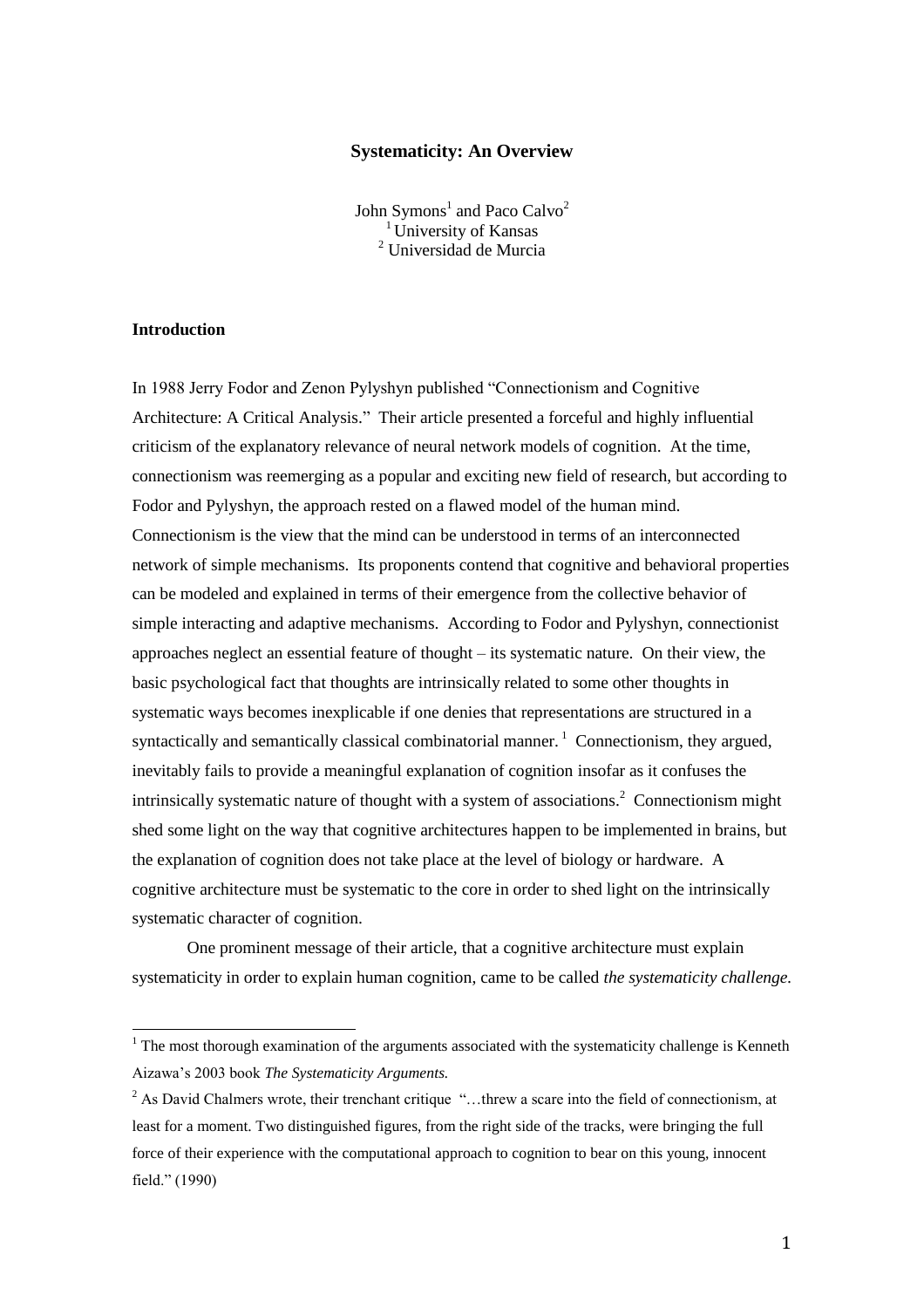There is more than one way to interpret the meaning and implications of the chalenge and it quickly generated a vigorous response in philosophy and cognitive science. The ensuing debate resulted in an enormous literature from a variety of perspectives.<sup>3</sup> Philosophers and scientists on all sides of the issue generally agree that the article helped to sharpen central questions concerning the nature of explanation in cognitive science and that Fodor and Pylyshyn have encouraged the scientific community to think carefully about what the goals of cognitive science should be. Nevertheless, in cognitive science and philosophy, opinion is sharply divided concerning the role of systematicity in a mature science of mind.

The criticism of connectionism in the 1988 paper harks back to Fodor's earlier arguments for the idea that cognition should be understood by analogy with classical computational architectures as a system of rules and representations. In the 1970s, Fodor had argued that the Language of Thought Hypothesis explained the systematic features of thought. On his view, all thoughts that have propositional content are representational in nature and these representations have syntactical and semantic features that are organized in a way that is similar to the transformational rules of natural languages. Insofar as tokens of mental representation figure in thoughts and insofar as we can judge those thoughts to be true or false, they must be organized in a language-like way. (Fodor 1975) The Language of Thought Hypothesis is presented by Fodor as the best way to account for a range of features of our psychology. The three basic explananda that Fodor highlights in his work are:

- (a) Our ability to think and understand new thoughts and previously unheard sentences; the productivity of thought.
- (b) To genuinely understand a thought is to understand other related thoughts; the systematicity of thought.
- (c) The meaning of sentences results from the meanings of their lexical parts; the principle of compositionality

Fodor and Pylyshyn's criticism of connectionism is shaped by Fodor's early articulation of the Language of Thought Hypothesis and by their view that competing explanatory strategies miss what is distinctively cognitive about cognition. Their 1988 article applied a challenging philosophical argument to a lively and ongoing scientific controversy. By any measure, their article has served as a focal point for one of the most active debates in the philosophy of cognitive science over the past 25 years.

In our view, the scientific landscape has changed in ways that call for a fresh look at

<sup>&</sup>lt;sup>3</sup>At the time of this writing, "Connectionism and Cognitive Architecture: A Critical Analysis" has been cited over 2600 times according to Google Scholar.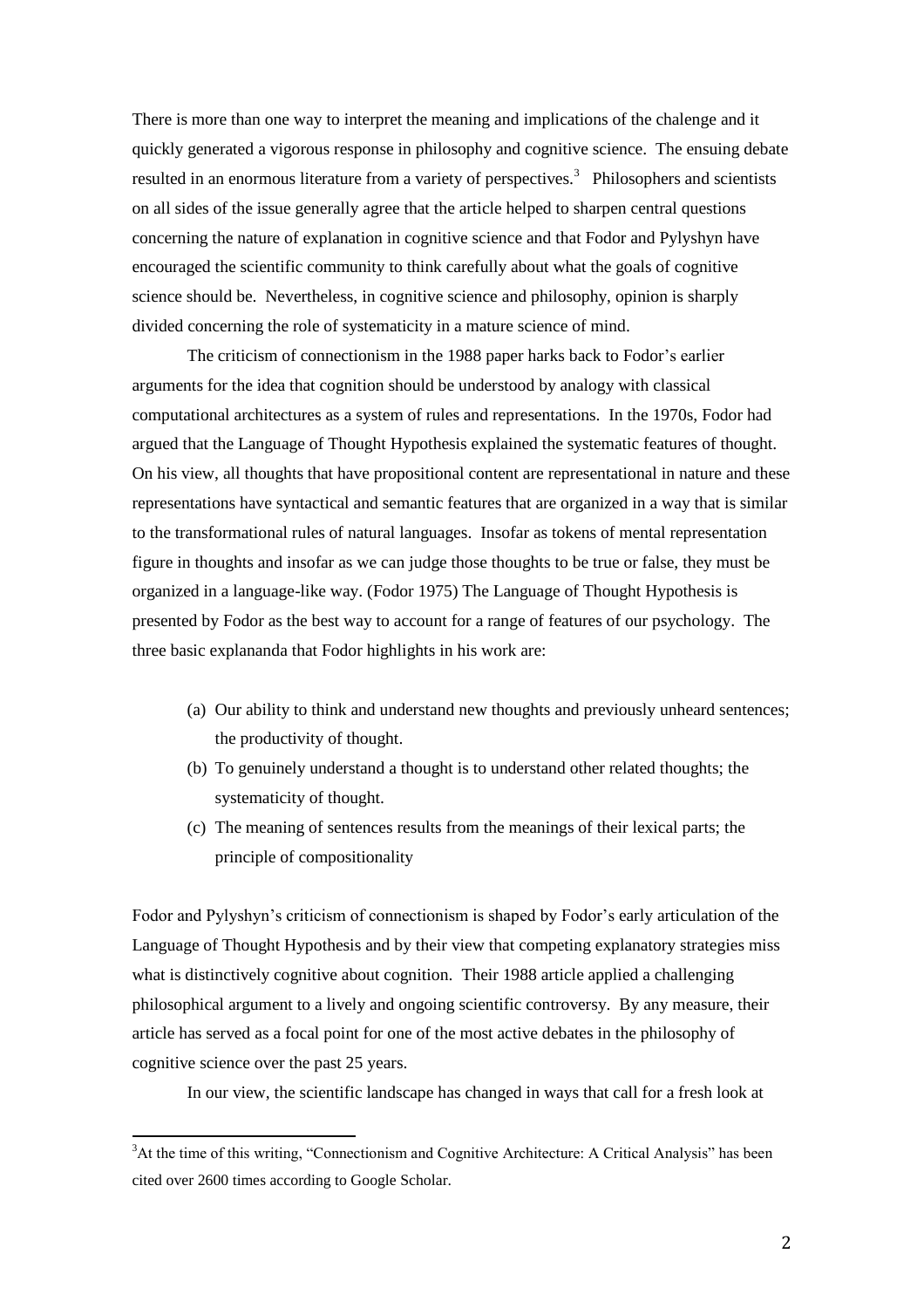this influential set of arguments. Most obviously, the quarter century since Fodor and Pylyshyn's paper have seen the development of new approaches to connectionism that depart in a number of important respects from the modeling strategies that were the direct target of their criticism in the 1980s. More generally, the broader scientific context has changed in ways that are relevant to the kinds of explanations that are available to cognitive science. Fodor and Pylyshyn presented an argument about what should count as the right kind of explanation of cognition. In the intervening years, a range of scientific and philosophical developments have supported alternative approaches to explanation in the study of cognition. Dynamical, embodied, situated, ecological, and other methodologies are no longer exotic or marginal options for cognitive scientists. At the other end of the spectrum, the majority of researchers in neuroscience adopt highly reductionist approaches to the brain, focusing increasingly, and very fruitfully, on the cellular and subcellular details. 4

Systematicity tends to be conflated with classical computational kinds of cognitive architecture and traditional research in artificial intelligence. However, the contemporary landscape with respect to artificial intelligence has also shifted in important ways. Researchers can choose from a range of classical, hybrid, and non-classical architectures, along with a growing set of non-cognitive architectures inspired by developments in robotics. Much has changed since Fodor and Pylyshyn published their article and this volume is intended as a way of taking stock of one of the most important debates in the history of cognitive science from a contemporary perspective. The question of what counts as a good explanation of cognition clearly has not been settled decisively.

## **Setting the stage for the systematicity challenge**

1

It is helpful to locate the systematicity challenge in the context of the development of cognitive science in the second half of the Twentieth Century. To begin with, it is important to note that Fodor and Pylyshyn were not the first to challenge the explanatory status of non-classical approaches, including network models, for the study of cognition. They were well aware of the historical context and point back to what they saw as the decisive defeat suffered by advocates of perceptrons, behaviorism, and the like. They claim that the discussion of what the correct architecture of cognition looks like "is a matter that was substantially put to rest about thirty years ago; and the arguments that then appeared to militate decisively in favor of the Classical view appear to us to do so still" (p. 3). Indeed, many of the central conceptual questions were already coming into focus in the early 1960s.

<sup>&</sup>lt;sup>4</sup> See, for example, John Bickle's (2003) defence of the philosophical significance of developments in cellular and subcellular neuroscience.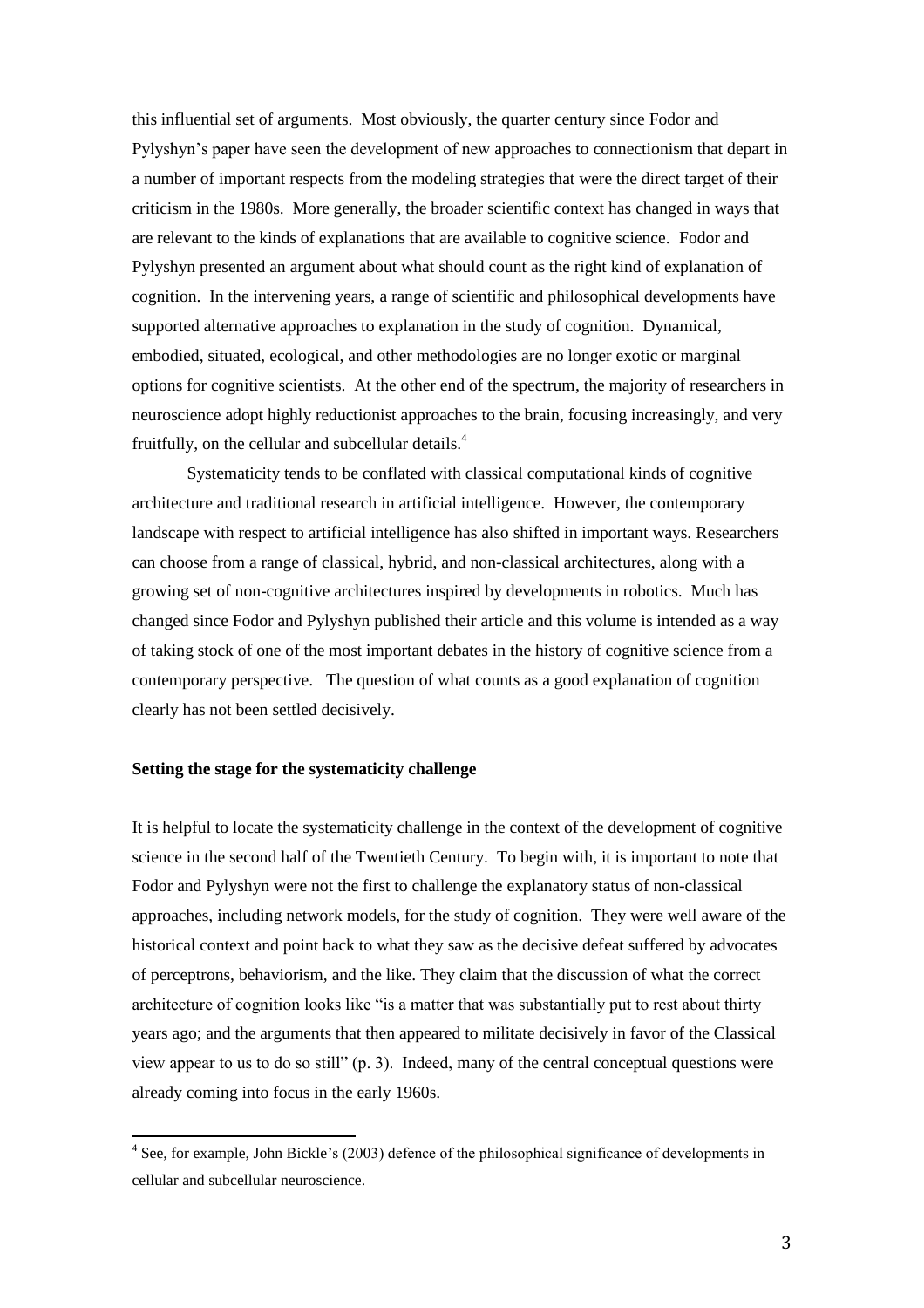The big-picture philosophical concerns; the relative status of associationism and rationalism, for example, were in play in throughout the early history of cognitive science. These concerns came into focus, for example, in debates over the explanatory status of perceptron models.The inability of single-layered perceptrons to learn how to approximate nonlinearly separable functions was one of the reasons that popular scientific opinion had turned against neural networks two decades earlier. The combination of Chomsky's review of Skinner's *Verbal Behavior* (1958) and Minsky and Papert's (1969) critique of Rosenblatt's perceptrons (1958) encouraged Fodor and Pylyshyn to see the fight against network models and behaviorism as having been settled decisively in favor of classicism and rationalism.

The neural network approach was delayed but not derailed. In addition to the development of well-known Parallel Distributed Processing strategies that culminated in the two volumes of Rummelhart and McClelland's *Parallel Distributed Processing: Explorations in the Microstructure of Cognition* (1986) developments in the 1970s and early 1980s include Stephen Grossberg's Adaptive Resonance Theory and Self-Organizing Maps, (1982) and Kunihiko Fukushima's Neocognitron (1980), among others. While neural network approaches may not have been as prominent during this period, researchers like Grossberg and others were developing increasingly sophisticated formal techniques that allowed researchers to sidestep many of the objections from the 1960s.

Several well-known milestones marked the revival of popular interest in connectionism during the late 70s and early 80s, <sup>5</sup> most prominently cited is the development of the backpropagation learning algorithm for multilayered perceptrons (Rumelhart, Hinton, and Williams, 1986) that permitted researchers to address problems that had previously been regarded as intractably difficult challenges for network modelers. The debate over the acquisition of the past tense in English played a historically important role in this regard. Heated discussion as to how much of the developmental psycholinguistic data could be accounted for by statistical means alone continued throughout the decades of the 1980s and 1990s. The phenomenon to be explained takes the following form. As they learn the past tense of English, it is well-known that children develop their abilities in a familiar "U-shaped developmental profile". (Berko, 1958; Ervin, 1964) Initially, they correctly produce the past tense forms of regular and irregular verbs. However, children soon go through a period where they make predictable errors in the inflection of verbs, for example, "goed" and "falled" instead of "went" and "fell". Errors of this kind, at this stage in the developmental process, are widely understood as being the result of the overgeneralization of rules. After this decline in their performance, children begin to correct these overgeneralization errors and their performace improves.

 $<sup>5</sup>$  For an account of the history of connectionism, see Boden (2006, ch. 12).</sup>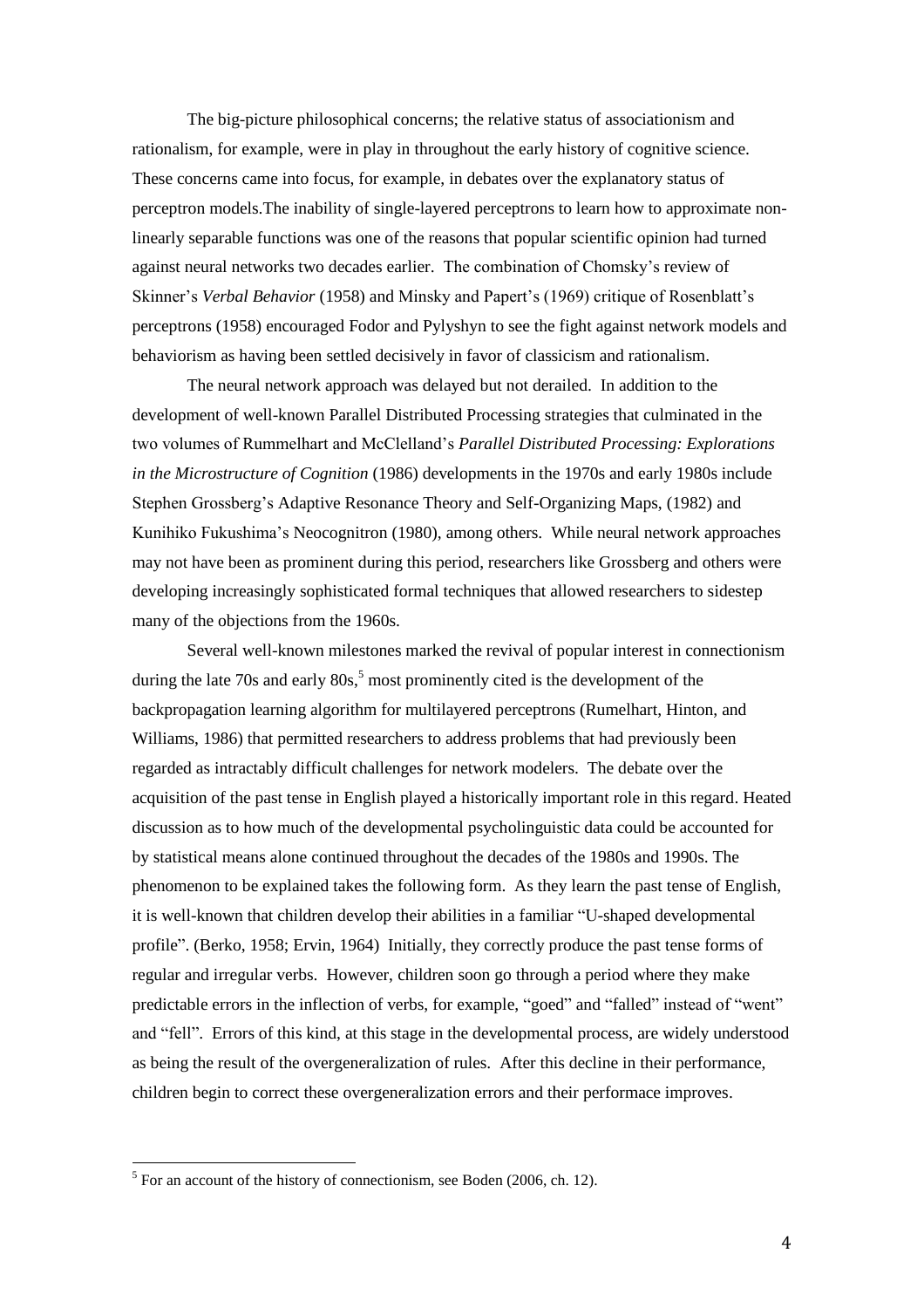According to connectionists, explanations of the characterstic U-shaped pattern of acquisition can be provided by network models that mimic the pattern of acquisition with a reasonable level of accuracy. (See, for example, Plunkett and Juola 1999) Against the connectionists, Pinker and Prince (1988) maintained that researchers would need to resort to more abstract symbol-and-rule mechanisms if they were ever to model the phenomenon adequately. At this point, the tradeoffs were becoming clear. The kind of approach championed by Pinker, Prince, and others offered a simple and precise solution to the narrow challenge of explaining the U-shaped developmental profile. Connectionist models performed in less precise ways, but had the virtue of being applicable to a broad range of cases rather than being a tailor made system of symbols and rules that applied narrowly to the specific problem of learning the English past tense. In addition to being more general, connectionists claimed that their models provided the required level of generalization and productivity, without the unparsimonius proliferation of modules that came with symbol-based approaches. It was in this atmosphere of excitement about the prospects of connectionist theory, that Fodor and Pylyshyn published their article. As for the debate over the English past tense, we continue to see a lack of consensus as to whether statistical mechanisms embedded in artificial neural networks are genuinely explanatory. (Ramscar, 2002; Pinker & Ullman, 2002)

The terms of this disagreement echo Fodor and Pylyshyn's discussion of what it means to give an explanation of a cognitive phenomenon. Research on language acquisition in infants (Marcus, Vijayan, Bandi Rao, & Vishton, 1999; Seidenberg & Elman, 1999) and speech processing in adults (Peña et al., 2002; Endress & Bonatti, 2007; Laakso & Calvo, 2011) are areas where many of the central themes of the original debate continue to be explored.<sup>6</sup> The set of considerations that were raised in debates over the past tense have spread throughout the field of psycholinguistics and the rest of the cognitive sciences, with contemporary versions of the dispute being held between 'probabilistic' (Griffiths, Chater, Kemp, Perfors & Tenenbaum, 2010) and 'emergentist' (McClelland, Botvinick, Noelle, Plaut, Rogers, Seidenberg & Smith, 2010) models of thought.

While the so-called 'great past tense debate' was affected directly by Fodor and Pylyshyn's criticisms, their argument was aimed at a very general set of questions rather than at the specifics of a particular debate in science. They were unmoved by the fact that this or that area of cognition could actually be modeled statistically. On their view, a simulation that mimics some feature of human cognition is not an explanation of that feature. Their criticism applied equally for example to single-layered and multilayered perceptrons and they were relatively unconcerned with the intricacies of particular battle lines in particular cases. Their criticisms were fundamentally philosophical; targetting the underlying associative character of

<sup>&</sup>lt;sup>6</sup>See Marcus, 2001 for a critical appraisal from the classicist perspective.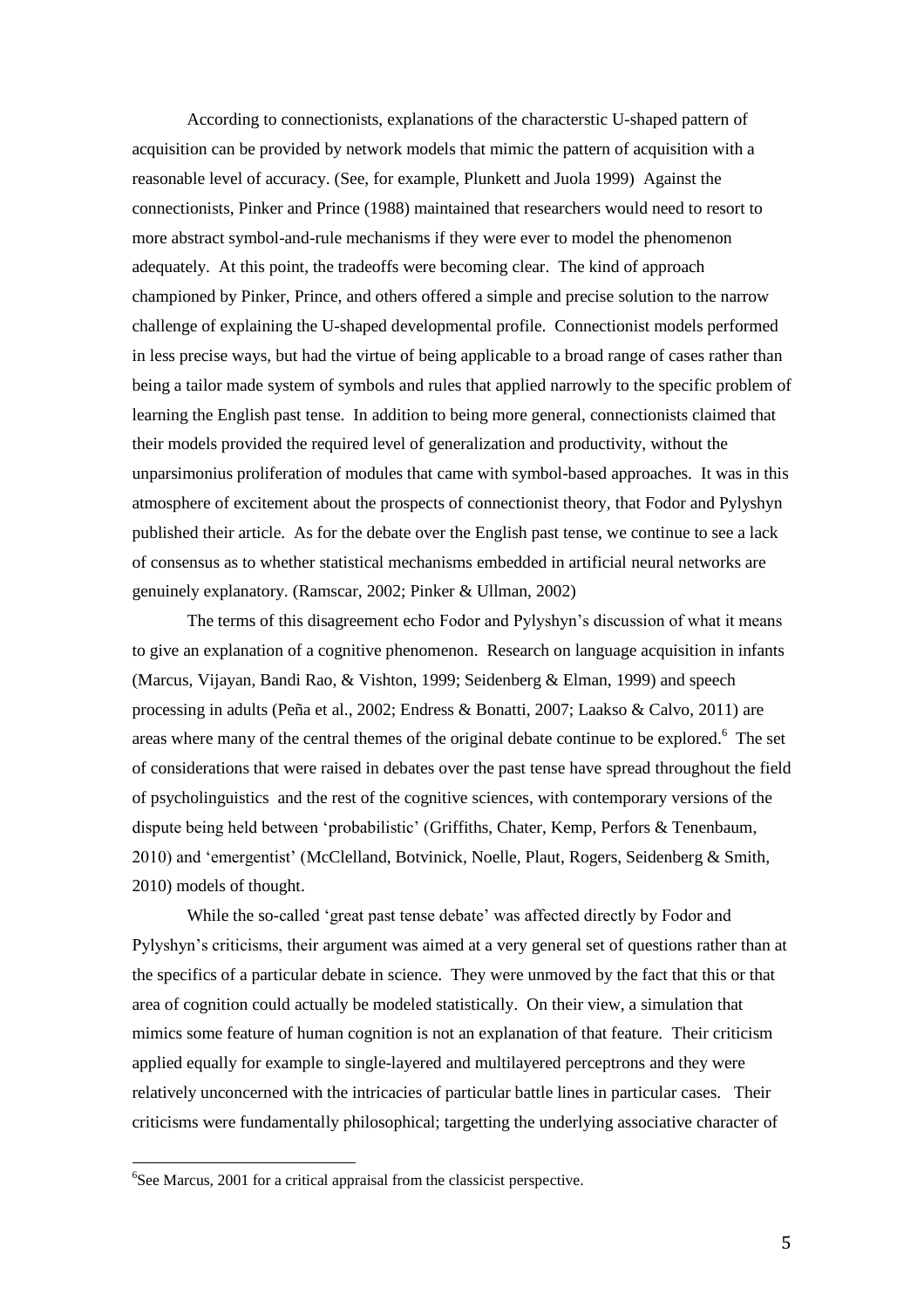neural network processing *per se*. In their view, the 'parallel distributed processing' of the 1980s was basically equivalent to the kind of associationism that philosophers would associate with Locke or Hume. Insofar as it claims to be a theory of cognition, connectionism is simply associationism dressed up in the jargon of vectorial patterns of activation, matrices of weighted connections, and gradient descent learning. Any claim to being neurobiologically plausible was also irrelevant to their criticisms of connectionism. Fodor and Pylyshyn's chief concern was the very nature of human cognition, rather than the details of how cognition happened to be implemented in the nervous system. Insofar as connectionist theory echoed British empiricist philosophy of mind, the inferential treatment of classical cognitive science took the side of the rationalists. Thus, while they sided with Pinker and Prince (1988) against Rumelhart and McClelland (1988) in the dispute over the English past-tense, Fodor and Pylyshyn had their eye on traditional philosophical questions. They famously conclude their essay by acknowledging that these debates have a venerable heritage in the history of philosophy as well as the more recent history of psychology: "We seem to remember having been through this argument before. We find ourselves with a gnawing sense of déjà vu." (p. 70).

By acknowledging the historical precedents for the debate, Fodor and Pylyshyn certainly did not mean to imply that the situation is a stalemate or that this debate exemplifies perennial problems in philosophy that will never be resolved. In their view, there is a clear winner: When it comes to cognition, rationalism is, as Fodor had earlier claimed of the language of thought hypothesis *the only game in town.* (1975)

# **The systematicity of thought**

At the heart of the systematicity debate is a basic disagreement concerning what, precisely, needs to be explained in the science of mind. For example, in the case of language, is it the actual linguistic parsing and production performed by cognitive agents or their competencelevel characterization in generative linguistic terms? (Chomsky, 1965) What is the correct level of description that captures the distinctively cognitive core of the phenomenon? Another basic difference between the classicists and the connectionists was their attitudes toward the autonomy of psychology relative to the details of implementation. (Fodor, 1974) Fodor and Pylyshyn's strategy was to focus upon what they took to be a clear-cut, and pervasive, set of phenomena that they regarded as uncontrovertibly cognitive and to downplay questions of implementation and performance.

Fodor and Pylyshn focused on the productive and systematic features of thought along with its inferential coherence. Notwithstanding constraints on human hardware capacities, the productivity of thought refers to our capacity to entertain or grasp an indefinitely large number of thoughts. Thought processes, on the other hand, are systematic to the extent that our capacity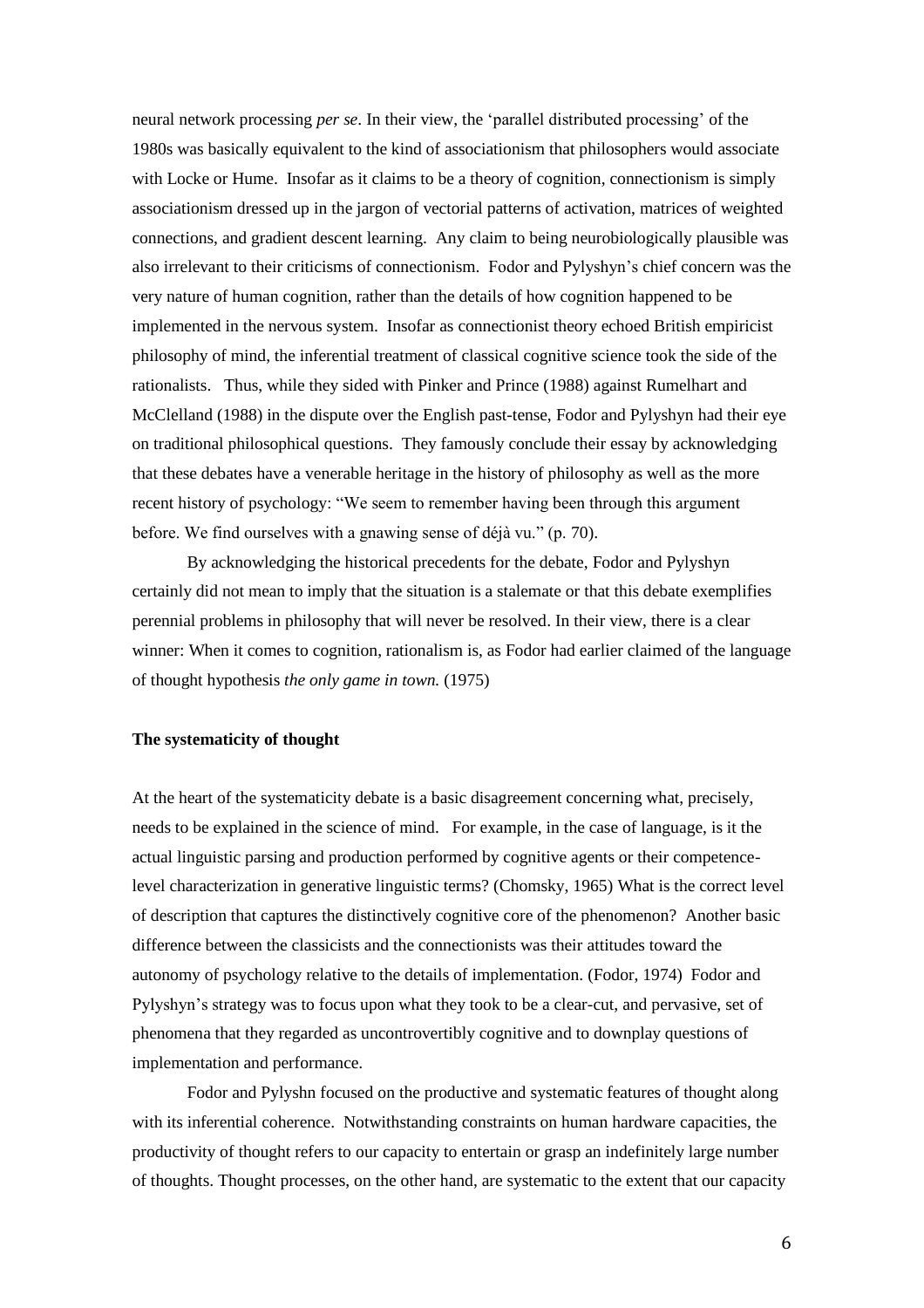to entertain or grasp a thought appears to be intrinsically connected with our capacity to entertain or grasp a number of other semantically related thoughts. Likewise, thought exhibits inferential coherence. Our capacity to follow a pattern of inference appears intrinsically connected to our capacity to draw certain other inferences. The productivity, systematicity and inferential coherence of thought strongly suggest that mental representations possess a constituent structure without which it is difficult to come to terms with the interconnection among thought-related capacities.<sup>7</sup>

According to Fodor and Pylyshyn, an inference to the best explanation should lead us to regard these explananda as involving operations performed on a stock of representations that can be combined and recombined in accordance with a set of rules. On their view, unless we postulate syntactic and semantic combinatorial relations and unless thought is compositional, the way we are endowed with these abilities remains a mystery. Unstructured connectionist networks would, at first sight, lack the resources to explain the productivity, systematicity or inferential coherence of thought.

Fodor and Pylyshyn developed a number of parallel lines of argument in support of the superiority of a symbol-and-rule based approach. In the case of productivity, as Fodor and Pylyshyn observe, the existence of structured representational schemata is inferred from the fact that our competence does not seem to be finite; we appear to be able to entertain an indefinitely large number of thoughts. Arguments from productivity invite a number of responses. Calling the very existence of a competence/performance divide into question was one common line of response. A less direct approach that was favored by some scientists was to simply consider performance and competence separately, approaching one side of the divide and not the other on methodological grounds. (see Elman, this volume; Frank, this volume). While productivity has been a central topic that figured in responses to the 1988 paper, it strikes us that the core of Fodor and Pylyshyn's argument is the notion that our capacity to think is not *punctate*; once we have entertained a thought we have the resources to deal with others that are semantically related. This is the critical datum that compels us, on their view, to see thought as requiring structured representational schemata.

The simplicity of the argument's starting point is powerful and compelling. It is intuitively obvious that a speaker's capacity to understand native sentences of her language is related to her understanding of a number of other semantically related sentences. Pathologies

 $<sup>7</sup>$  According to Fodor, constituents appear in different thoughts as syntactically identical tokens: "The</sup> constituent 'P' in the formula 'P' is a token of the same representational type as the 'P' in the formula 'P&Q', if 'P' is to be a consequence of 'P&Q'." (Fodor, 1987).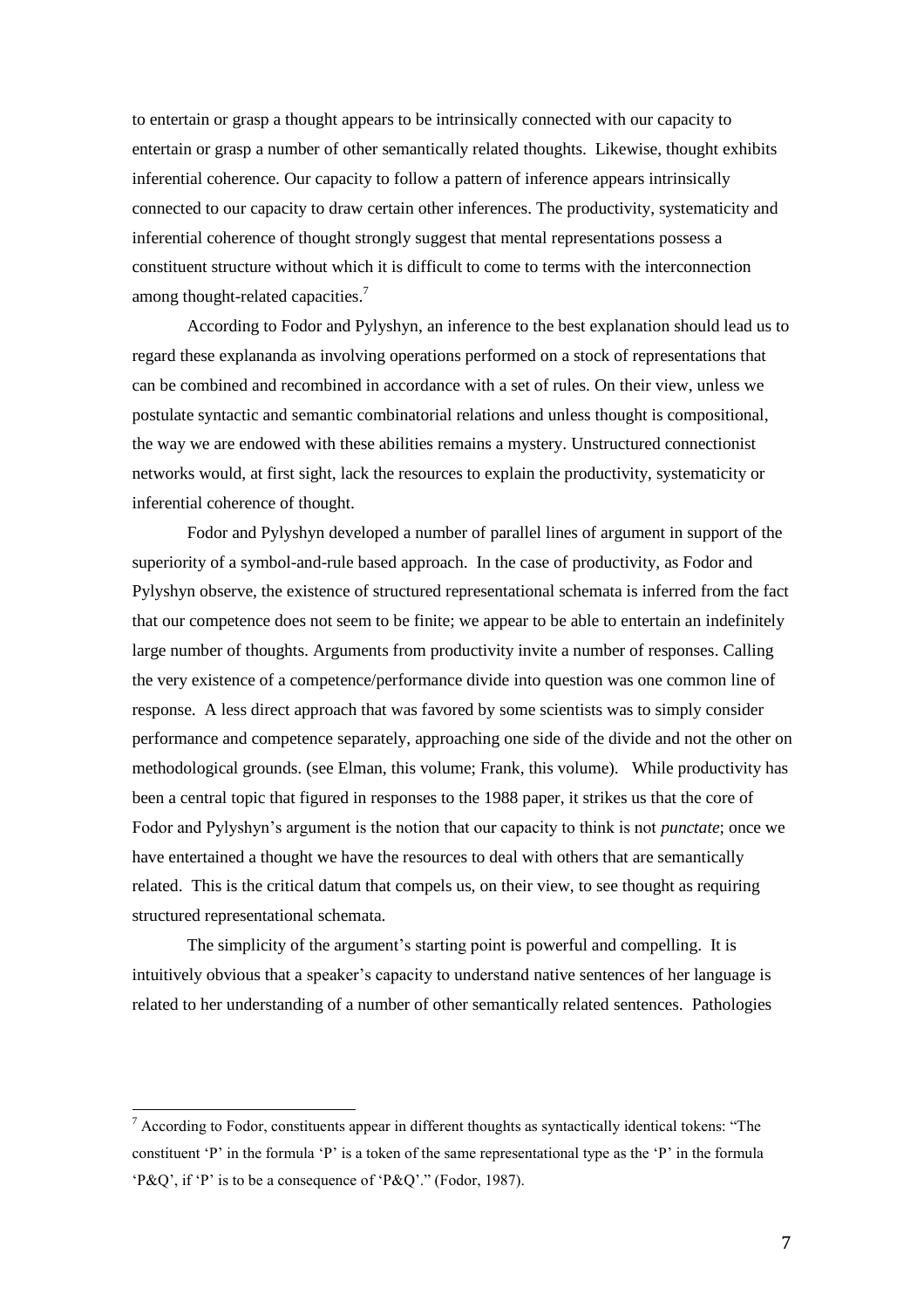aside, it is difficult to imagine that someone could understand the sentence "John loves Mary" without having *ipso facto* the resources to produce or understand "Mary loves John". <sup>8</sup>

Imagine attempting to learn a language using only a phrase book. Punctate understanding is what one gets when a phrase book is one's only access to a foreign language. What you can say and understand depends on the particular phrases you happen to look up. This contrasts sharply with the way competent speakers of a language understand sentences. The question is whether this intuitive starting point is sufficient to licence Fodor and Pylyshyn's claim that plausible models of human thought must have a classical combinatorial structure.

According to Fodor and Pylyshyn the systematicity of thought argument against connectionism as an architectural hypothesis of cognition runs as follows:

- (i) It is a fact of psychology that thought is systematic insofar as our thoughts are intrinsically related to one another in such a way that having one thought means having the capacity to access an indefinitely large set of other thoughts. So, to take the canonical illustration, someone who can think JOHN LOVES MARY must have the capacity to think MARY LOVES JOHN;
- (ii) An explanation of systematicity requires syntactic and semantic constituency relations among mental representations and a set of processes that are sensitive to such internal structure such as those provided by the Language of Thought (LOT) hypothesis;

and

- (iii) Connectionist theory posits neither syntactic and semantic constituency relations among mental representations, nor any set of processes that are sensitive to the internal structure of mental representations.
- (iv) Therefore, connectionism is unable to account for the systematicity of thought.

It should be noted that the fact that LOT provides the explanatory framework required is meant to imply that it *guarantees* the phenomenon and not merely that it is compatible with its ocurrence. The explanatory framework is meant to satisfy the sense that the cognitive architecture and cognition itself share a common core. On Fodor and Pylyshyn's view, a genuine explanation involves a robust constraint on acceptable architectures: The demand is

<sup>&</sup>lt;sup>8</sup> On pathological cases, see Silberstein, this volume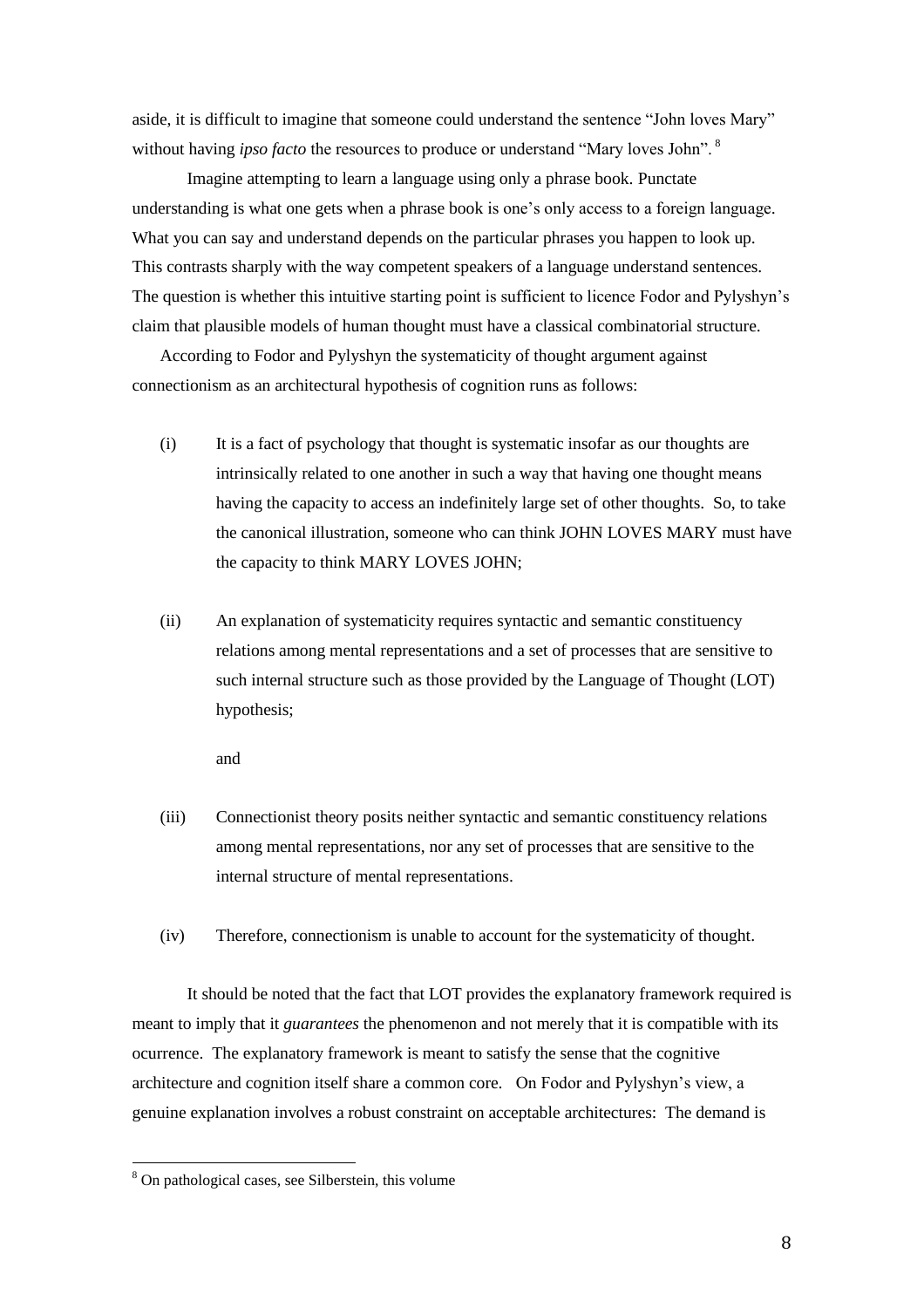that the model accords with systematicity in a way that is not merely the product of an exercise in data-fitting. (see Aizawa, 2003) Instead, Fodor and Pylyshyn are eager to emphasize that systematicity follows from classical architecture as a matter of nomological necessity and not simply a contingent fit between the architecture and the explanandum. Of course, this does not mean that it is conceptually impossible that other architectures might play the same explanatory role or even that some other architecture might also have a necessary connection with the explanandum. Indeed, there may be psychological theories that play an equivalent role, but in order to satisfy the Fodorian demand it is not enough to show that the framework is compatible with the explanandum. Insofar as the systematicity of thought is understood to be a basic psychological fact, or even a psychological law (McLaughlin, 2009), it would not suffice for a neural modeller to hit upon a configuration of weights that *happens to* allow a connectionist network to mimic the cognitive explanandum.<sup>9</sup> It would need to be shown how it follows of necessity from that architecture, as it is supposedly the case for LOT (but see Phillips, this volume). Fodor and Pylyshyn's empirical bet is that we will not be able to find successful explanations of the systematicity of thought that do not involve full-fledged compositional semantics.

## **Cognitive Architecture**

1

For Fodor and Pylyshyn, the issue is whether connectionism can be understood to serve as an explanatory *cognitive* theory, rather than as a high-level description of the underlying neural substrate of cognition. But this raises some core issues with regard to the very notion of 'cognitive architecture'. A cognitive architecture provides the theoretical framework that constrains and aims at explaining the putative mental capacities of a physical system. However, fixing precisely what is meant by a "cognitive architecture" is a basic conceptual problem in itself. Fodor and Pylyshyn adopted Newell's (1980; 1982) distinction between a knowledge level and a physical symbol system level in their treatment of neural networks. Newell noted that "given a symbol level, the architecture is the description of the system in whatever systemdescription scheme exists immediately below the symbol level." (1990, p. 81). Appealing in a physical symbol system to the level *immediately below* the symbol level implies a clear division of labor in a cognitive architecture. Clearly, this division of labor is congenial with the autonomy of psychology as championed by Fodor (1974). According to Fodor and Pylyshyn,

<sup>&</sup>lt;sup>9</sup> After all, neural networks are universal function approximators (Hornik, Stinchcombe & White, 1989). Thus, being Turing-equivalent (Schwarz, 1992), the worry is not whether they can compute, but rather whether they can compute 'systematicity functions' without implementing a classical model in doing so.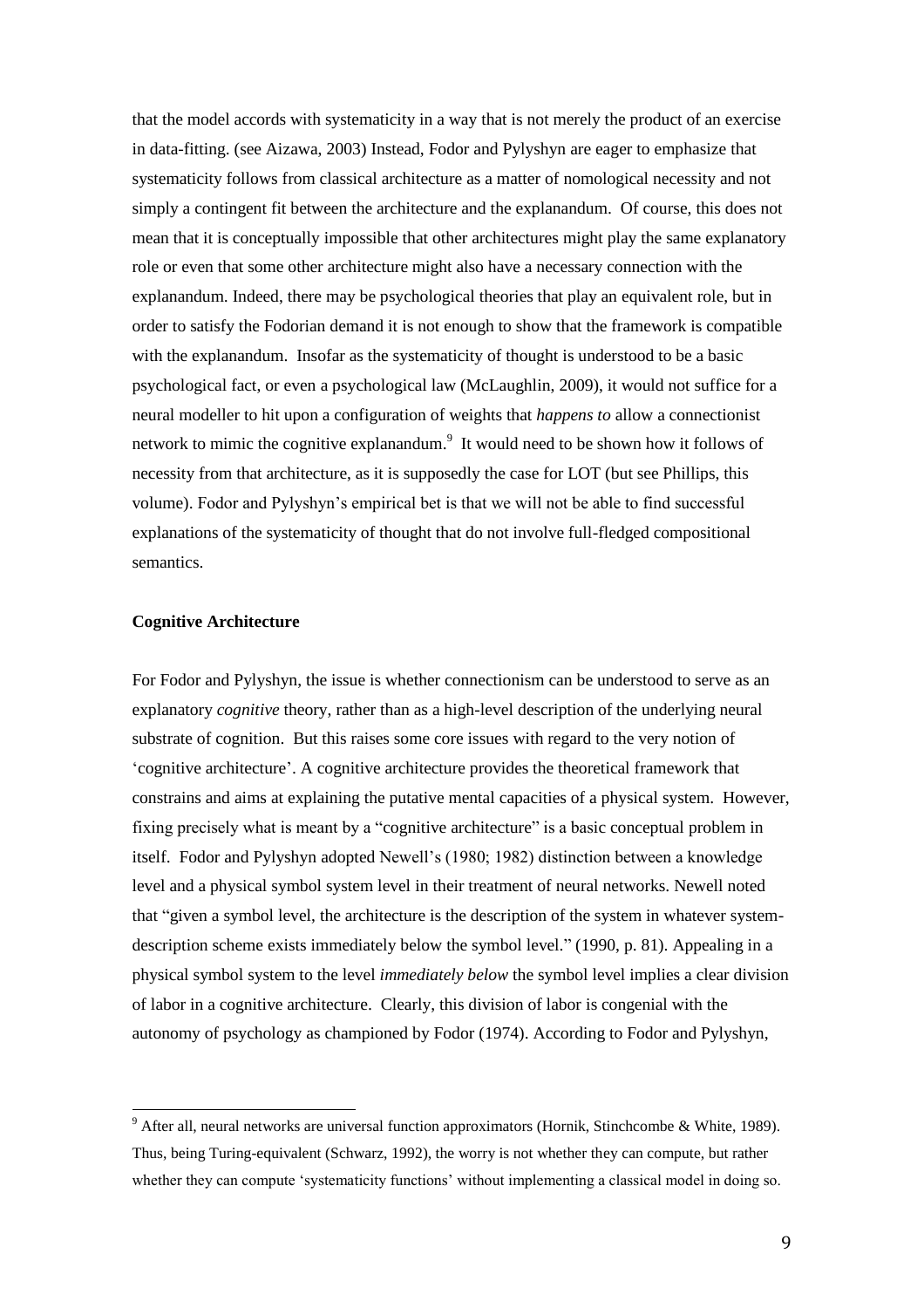the architecture of the cognitive system consists of the set of basic operations, resources, functions, principles, etc (generally the sorts of properties that would be described in a "user's manual" for that architecture if it were available on a computer), whose domain and range are the *representational states* of the organism (p. 5).

Although they make no reference to David Marr in their essay, the latter promoted a particular account of explanation and a distinction of levels that was common currency in the 1980s, and that has helped to frame the discussion of the architecture of cognition ever since. What Fodor and Pylyshyn (and Newell) are after is exemplified by Marr's (1982) well-known tripartite approach to the description of cognitive systems in terms of the computational, the algorithmic and the implementational. We may thus read them as endorsing a Marrian view of the appropriate analysis of levels. Their aim is to explain the systematicity of thought *algorithmically*, once the phenomenon has been defined at the computational level, and with details of substrate implementation being entirely left aside.

Fodor and Pylyshyn's critical analysis targets neural network modeling only insofar as it presumes to address the cognitive level of explanation. It is in this *top-down* spirit that their challenge is to be read. Fodor and Pylyshyn argue that accounting for the systematicity of thought is only achieved to the extent that connectionist models import the structural features of classical combinatorial processes. However, insofar as this is the case, no alternative algorithm or explanatory framework is actually being provided. On this view, s*tructured* neural networks are relegated to the status of "implementational connectionism" (Pinker & Prince, 1988). Thus, classicists will happily concede that connectionism may well be able to unearth details of the neural substrate that allows for the physical implementation of structured sets of mental representations. Clearly, having the right story about the neural hardware would be a welcome supplement to psychological theorizing. The target for the classicist is possession of an algebraic, symbolic and rule-based explanation of systematicity on the one hand and a neurological understanding as to how the capacity to remain structurally sensitive to compositional processes is implemented in the brain and nervous system on the other.

Let's consider the trade-off between neural structure and cognitive function. Traditionally, the discussion has taken the form of determining what *the* correct level of description/explanation is (Broadbent, 1985). The tendency of both the 'eliminative connectionists' and the classicists (Pinker & Prince, 1988) has been to focus *exclusively* on either neural structure or cognitive function. On the cognitive side, the mission has been to explain systematicity in terms of the set of "operations, resources, functions and principles" that Fodor and Pylyshyn regard as governing the *representational* states of a physical system. By contrast, the eliminative connectionist tendency has been to focus on the structure and processes of the brain and nervous system rather than on cognition.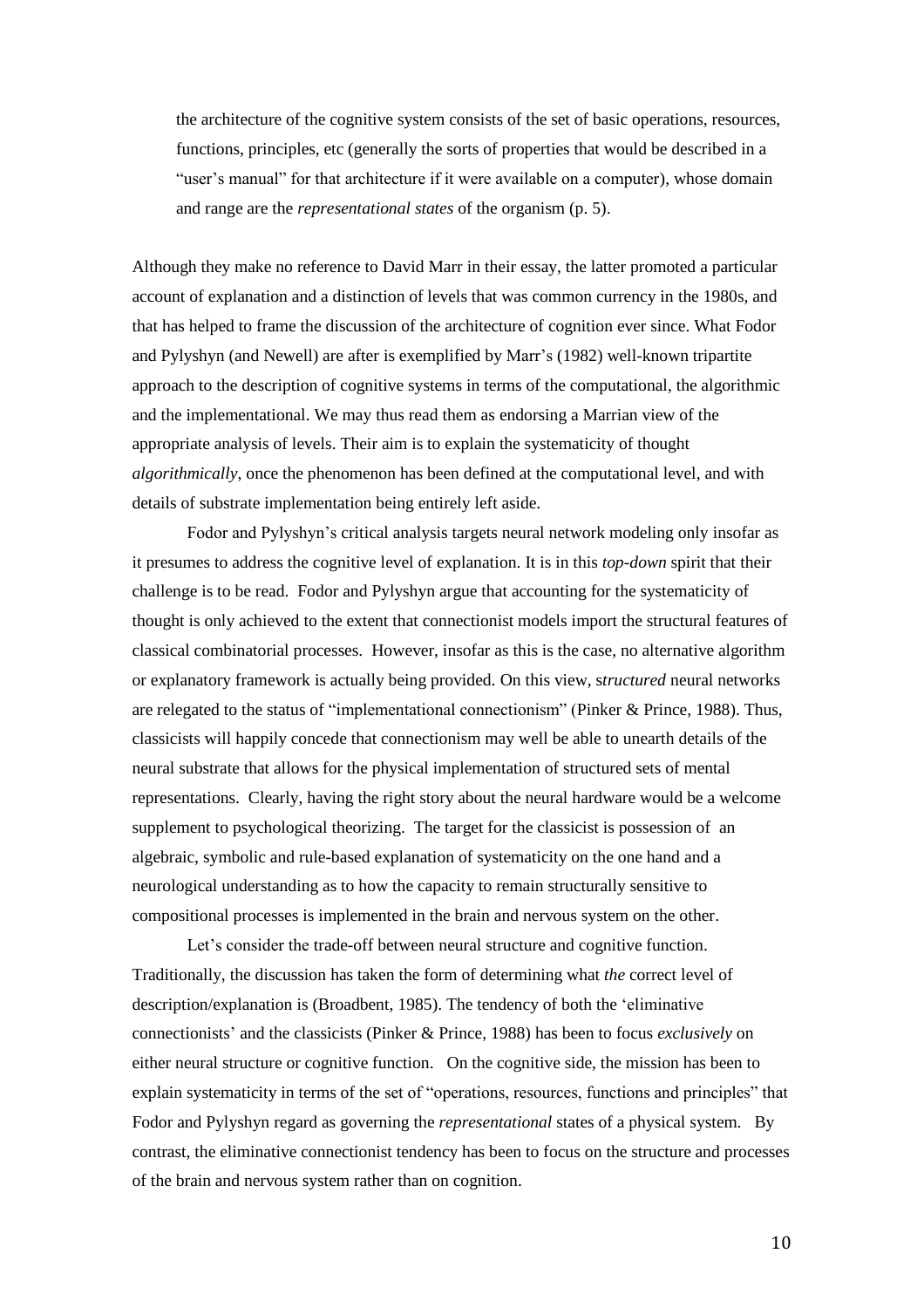The idea that there are cognitive mechanisms that explain the systematicity of the human mind, and that any empirically adequate theory should incorporate them is not at issue. Instead, disagreements center on the question of the relationship between the cognitive and the biological levels of analysis. While Marr's understanding of the methodological relationship between computational, algorithmic, and implementational levels was highly influential for cognitive science, many philosophers and scientists have argued for a reevaluation of his tripartite methodological framework. (Symons, 2007) Nowdays, it is difficult to accept for most cognitive scientists the top-down recommendation that understanding the goal of computations should take priority over the investigation of the implementational level without significant qualification. Marr understood investigations of the computational level to involve the determination of the problem that a system was forced to solve. However, the classical hierarchy of (autonomous) computational, algorithmic and implementational levels of analysis is not uncontroversially assumed by contemporary cognitive scientists. Neurobiological constraints have become centrally important to the characterization of the computational level. In general, there is a growing tendency to merge of top-down and bottom-up considerations in the determination of the architecture of cognition.<sup>10</sup> In this way, contemporary treatments of the correct architecture of cognition concern the relationship between implementation structure and cognitive function.

Another important feature of these debates is the central place of representation in classicist arguments against connectionism. While this topic is far too subtle and complex for an introductory overview, it is important to note that Fodor and Pylyshyn presented their challenge to connectionism in representationalist terms:

"If you want to have an argument about *cognitive* architecture, you have to specify the level of analysis that's supposed to be at issue. If you're *not* a Representationalist, this is quite tricky since it is then not obvious what makes a phenomenon cognitive",  $p. x$ ),

It is not at all clear to us how one ought to read this appeal to representationalism in the contemporary context. The connectionist of the 1980s would not see this as particularily problematic insofar as neural network modelling was generally speaking committed to one form of another of representational realism, typically in the form of context-dependent subsymbols. But it is no longer the case that contemporary connectionists would accept the kind of representationalist view of the mind that Fodor and Pylyshyn assumed. At the very least, the classicist would need to provide a more developed argument that the denial of standard representationalism is equivalent to some form of non-cognitivist behaviourism.<sup>11</sup> While the

 $10$  Clark (2013) and Eliasmith (2013) are recent illustrations.

 $11$  Ramsey (2007), for example, has recently argued that only classical cognitive science is able to show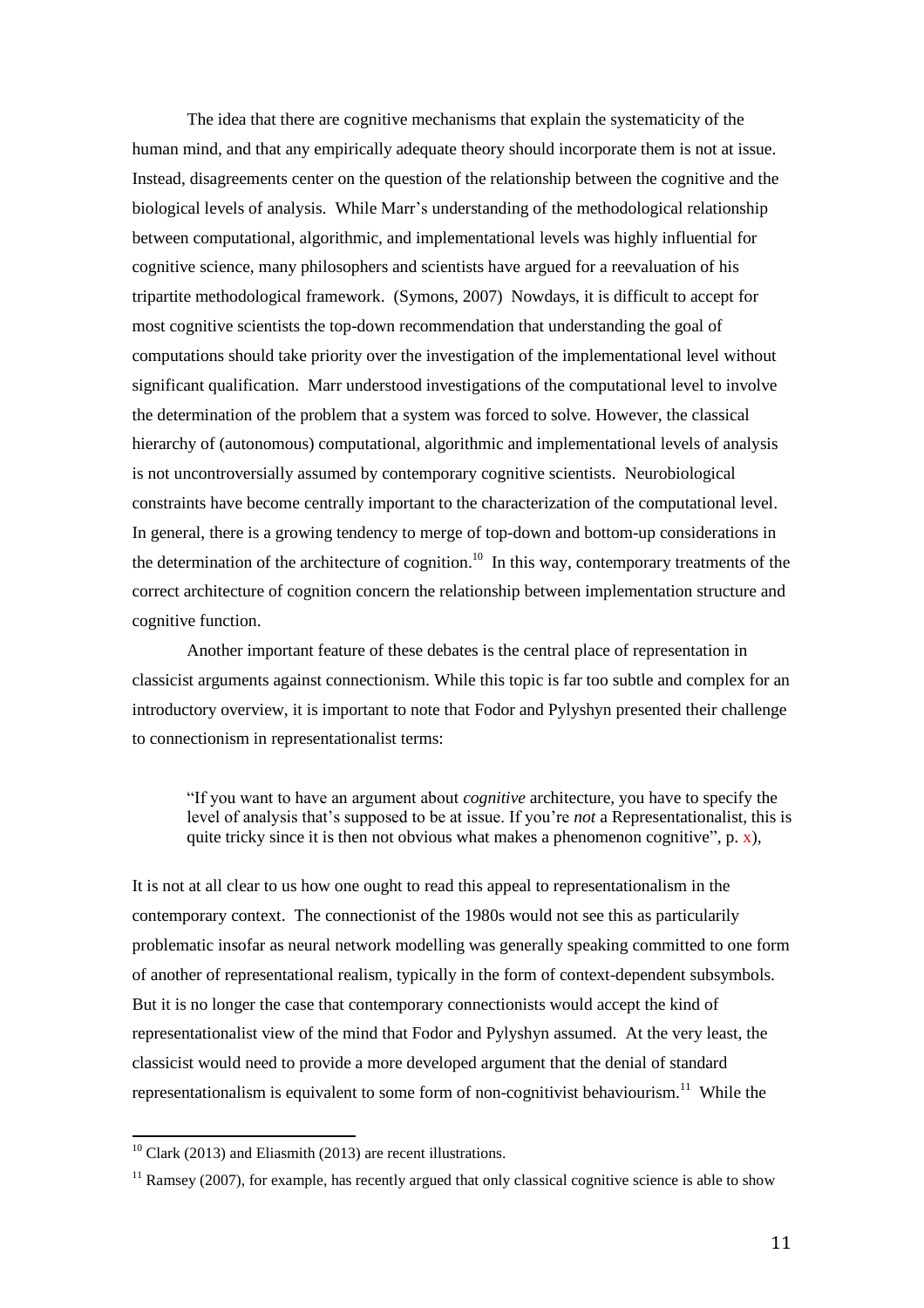challenge is not directly aimed at non-representational connectionists, this does not prevent nonrepresentational connectionism from having something to say about systematicity.

Of course, Fodor and Pylyshyn assume that the etiology of intentional behavior must be mediated by representational states. As far as explanation is concerned, this assumption should not be understood as placing an extra, asymmetrical, burden of proof on someone wishing to provide non-representationalist accounts of the phenomenon in question. Calvo, Martín  $\&$ Symons (this volume) and Travieso, Gomila & Lobo (this volume) propose neoGibsonian approaches to systematicity. While Fodor and Pylyshyn were committed representationalists, neoGibsonians can take the systematicity of thought or the systematicity of behavior as an explanandum for cognitive and non-cogntive architectural hypotheses alike irrespective of whether those hypotheses include representations.

#### **25 years after: taking stock of the architecture of cognition**

Systematicity arguments have figured prominently in discussions of cognitive architecture from the heyday of connectionism in the 1980s and 1990s to the advent of a 'post-connectionist' era in the last decade. Many of the aforementioned concerns are either explored or cast in a new light in the chapters of this volume.

The present volume represents a collective effort to rethink the question of systematicity 25 years after Fodor and Pylyshyn's seminal article in light of the wide variety of approaches in addition to connectionist theory that are currently available. As more implementational details are being honored, artificial neural networks have started to pay closer attention to the neurobiology (Borensztajn et al., this volume; O'Reilly et al., this volume). Overall, what we find is a greater sensitivity in the scientific literature to the aforementioned trade-off between structure and function. Memory, for instance, is not understood as the general configuration of a weight matrix, but instead, is modelled by means of specific, neurobiologically plausible, attractor networks in which components and their activities are organized with great precision and with considerable effort to maintain biological plausibility.

We may then consider whether networks of these kinds either meet the systematicity challenge or change the terms of the debate in significant ways. In what sense does Fodor and Pylyshyn's critical analysis extend to non-classical forms of connectionism? When they objected to the possibility of having "punctate minds" they were thinking of the models like those one finds in the work of Hebb, Osgood or Hull; connectionism, according to Fodor and

that a certain structure or process serves a representational role at the algorithmic level. Connectionism models, Ramsey argues, are not genuinely representational insofar as they exploit notions of representation that fail to meet the standards (but see Calvo & García, 2009).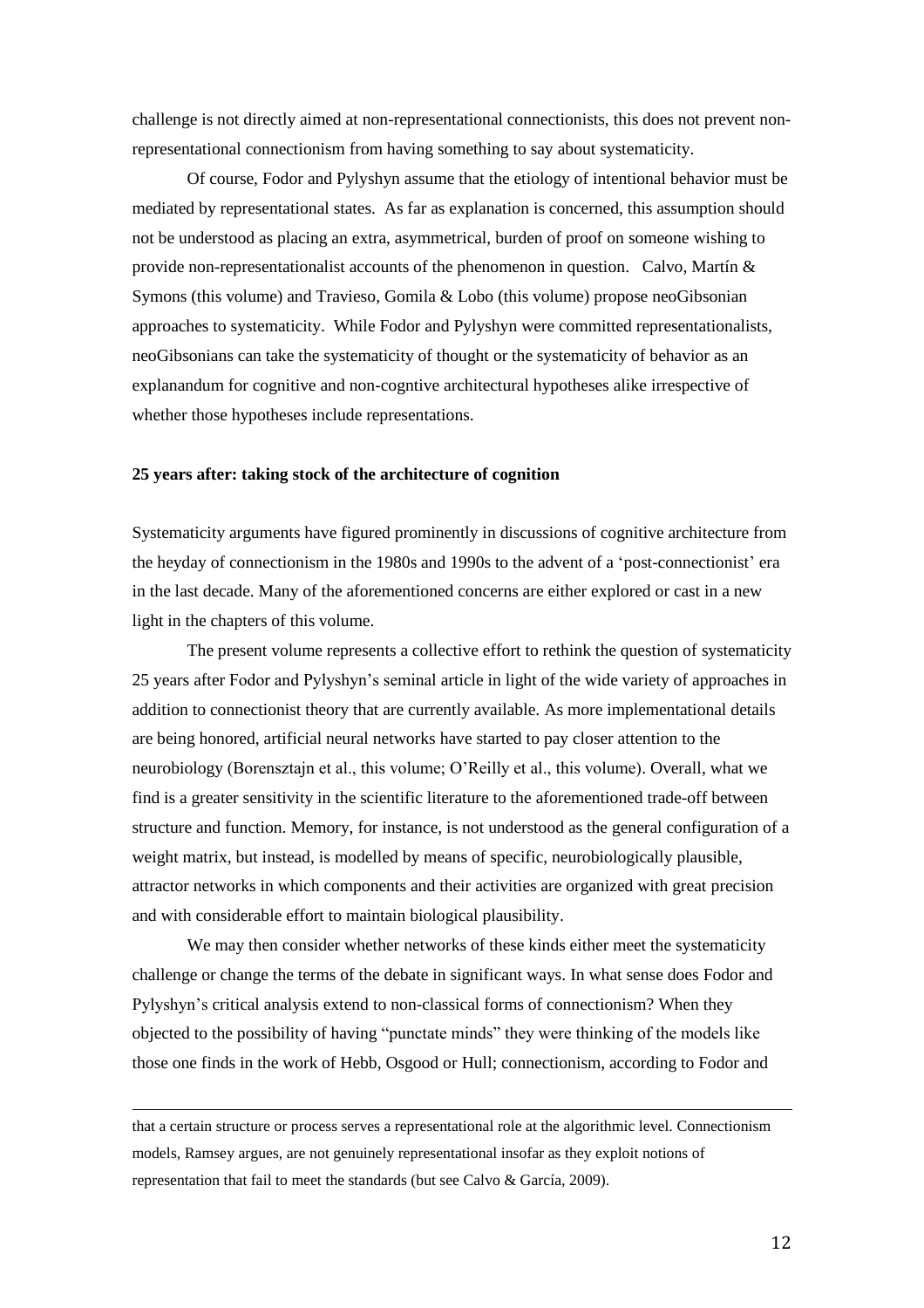Pylyshyn, was *nothing but old wine in new bottles*. Whether or not they are correct in their judgment that nothing of substance had changed in the period between the precursors of connectionism and the  $1980s$ ,<sup>12</sup> superficially at least, there seem to be many reasons to re-assess the debate today in light of the widespread use of 'non-classical connectionist' approaches. Fodor and Pylyshyn would acknowledge that connectionist networks have grown in sophistication, but that the basic principles remain the same. Had they written their paper in 2013, the argument would have probably been that at the cognitive level the architecture of the mind is not a 'non-classical connectionist parser' (Calvo, 2004), and that non-classical connectionism may at best provide an implementational account. The basic lines of the argument still apply, in spite of impressive scientific developments. This, in itself, is an interesting feature of the debate. Fodor and Pylyshyn are presenting an argument for a particular conception of explanation. Connectionists, no matter how sophisticated, have simply missed what is most important and interesting about cognition. The fact that connectionists are likely to have grown very weary of responses of this kind does not mean that Fodor and Pylyshyn are simply wrong.

In addition to connectionism, a constellation of methodologies and architectures have entered the field, many of which explicitly tackle basic questions concerning the nature of explanation in cognitive science. Modern post-connectionist viewpoints include dynamical, embodied and situated cognitive science, the enactive approach, and neoGibsonian approaches. By focusing their criticism on connectionism, Fodor and Pylyshyn limited the range of hypotheses under consideration in the original article. Throughout his career Fodor has engaged directly with alternative conceptions of psychological explanation.<sup>13</sup> However, it is fair to say that the Fodorian side of the systematicity debate has maintained (rightly or wrongly) a very fixed picture of what counts as a genuinely cognitive explanation.

The present volume represents the state of play in 2013. **Aizawa** (this volume) argues that, if one is to pay close attention to what ecological psychology, enactivism, adaptive behavior, or extended cognition actually say, it is not clear anymore what the dividing line between cognition and behavior is. Either because these methodologies are behaviorally inclined in themselves, downplaying their relevance to questions concerning cognition, or even worse because they idenfity or conflate cognition itself with behavior. These constitute new challenges that the systematicity arguments face in the post-connectionist era. Of course, if that

 $12$  One could argue that already in the 1980s they were working with an incomplete picture of the state of network theory. They make no reference to Stephen Grossberg's adaptive resonance approach to networks for example.

 $13$  See for example his response to Gibson (Fodor 1981)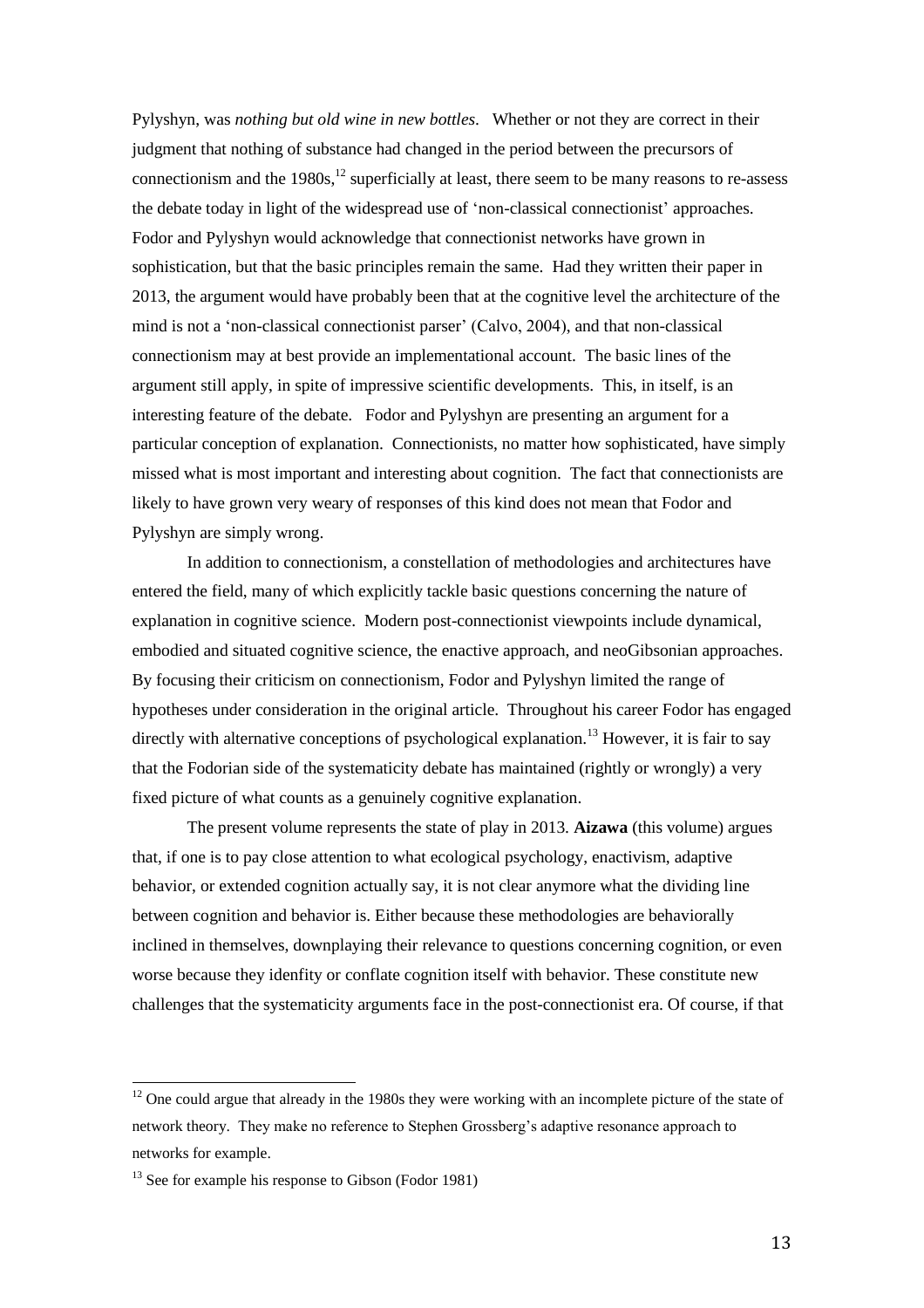is the case, the rules of the game may not be clear any longer. One way or another, Aizawa concludes, post-connectionist era brings 'tough times to be talking systematicity'.

In the immediate aftermath of the particle, classicists and connectionists focused primarily on the dichotomy between context-free versus context-dependent constituency relations. Context-dependent constituents that appear in different thoughts as syntactically idiosyncratic tokens were first discussed by Smolensky (1988) and Chalmers (1990). This idea is revisited by Brian **McLaughlin** (this volume) takes issue with Smolensky's most recent views, as presented in The Harmonic Mind. According to McLaughlin, Smolenky's integrated connectionist symbolic architecture is only able to explain systematicity and productivity, despite its hybridity, by literarilly collapsing into a full-fledged LOT model.

Gary **Marcus** (this volume) defends the idea that the mind has a neurally-realized way of representing symbols, variables, and operations over variables. He defends the view that the mind is a symbol system against eliminativist varieties of connectionism. On Marcus's view, minds have the resources to distinguish types from tokens, to represent ordered pairs and structured units, and have a variety of other capacities that make the conclusion that minds are symbol systems unavoidable. In his view, connectionist architectures have proved unable to exhibit this set of capacities. Connectionism therefore continues to be subject to the same sorts of considerations that that Fodor and Pylyshyn's raised 25 years ago. Marcus, however, identifies one particular capacity where classicism has not been able to succeed. Namely, in the representation of arbitrary trees, such as those found in the treatment of syntax in linguistics. Unlike computers, humans do not seem to be able to use tree structures very well in mental representation. While we can manipulate tree structures in the abstract, our actual performance on tasks requiring manipulation of tree-like structures is consistently weak.

**Marcus** appeals for integrative approach to problems of this kind, arguing that the symbolic and statistical features of mind should be modeled together. Nevertheless on Marcus's view the human mind is an information processing system that is essentially symbolic and none of the developments in the years since Fodor and Pylyshyn's paper should shake that conviction.

Fodor and Pylyshyn focused on rules as a source of systematicity in language. In his chapter, Jeff **Elman** points out that the intervening years have seen an increased interest in the contribution of lexical representations to the productive use of language. The lexicon was initially thought to be a relatively stable set of entities with relatively little consequence for cognition. Elman notes the lexicon is now seen as a source of linguistic productivity. He considers ways in which systematicity might be a feature of the lexicon itself, and not of a system of rules systems. He proceeds to provide a model of lexical knowledge in terms of performance and distributed processing without positing a mental lexicon that is independently stored in memory.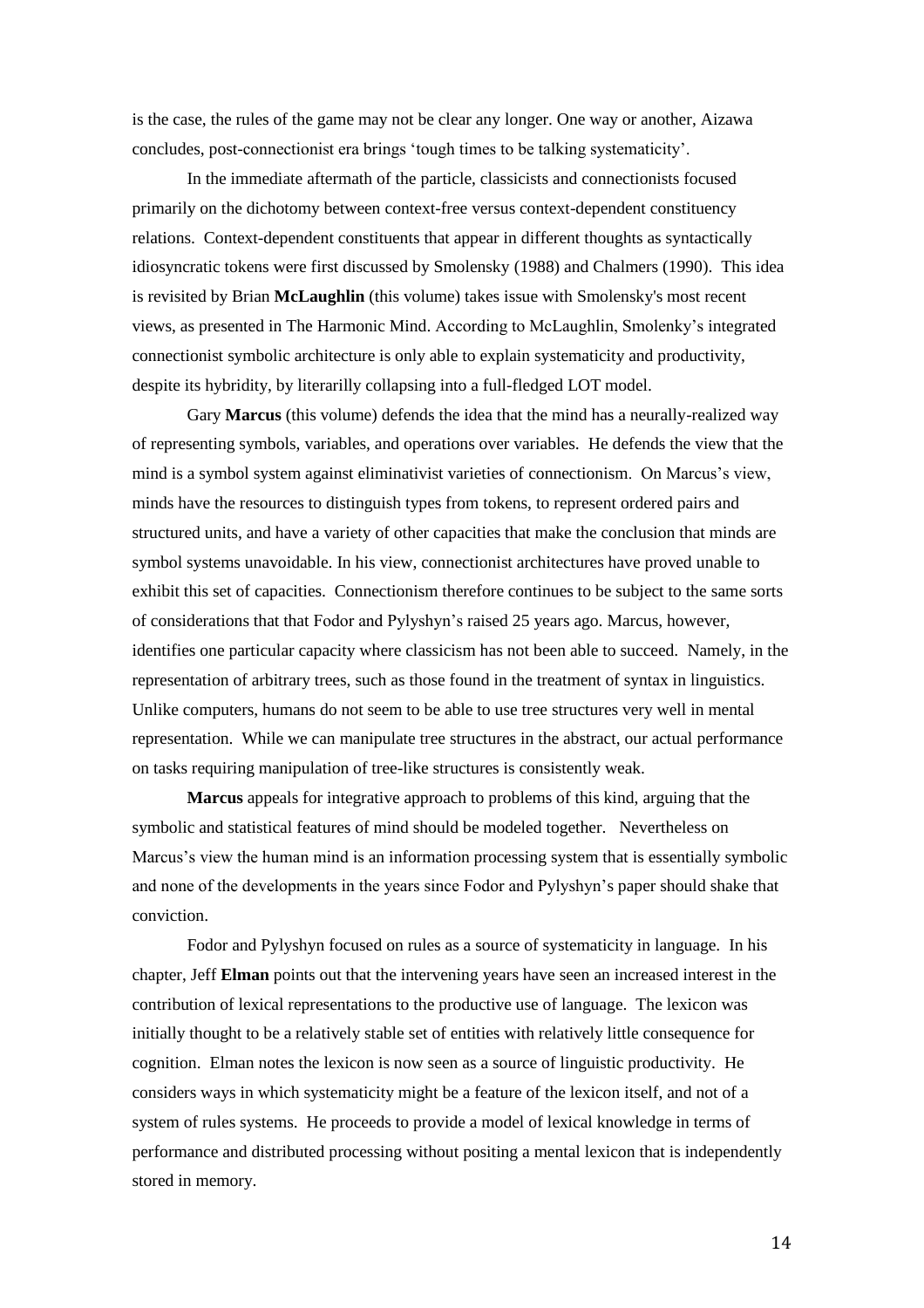**Frank** (this volume) considers that neural network success in accounting for systematicity cannot rely upon the design of toy linguistic environments, and scales up SRNs by the hand of more realistic data in computational linguistics. In his chapter, he sets to compare empirically a connectionist recurrent neural network with a probabilistic phrase-structure grammar model of sentence processing in their systematic performance under more or less realistic conditions. As Frank reports, the performance of both models is strikingly similar, although the symbolic model displays slightly stronger systematicity. In his view, nevertheless, real-world constraints are such that in practice performance does not differ susbtantially across models. As a result, the very issue of systematicity becomes much less relevant, with the litmus test residing in the learning and processing efficiency of the models in dispute, in their flexibility to perform under adverse conditions, or in the explanation of neuropsychological disorders. This range of phenomena, among others, is what in Frank's view 'getting real about systematicity' actually boils down to. Interestingly enough, systematicity, as presented by F&P, may not be that relevant after all.

Overall, what this type of neural modeling hints at, regardless of the level of realism involved, is that it is the non-linear dynamics that result from a word's effect on processing what counts. Constituency may be understood in terms of dynamical basins of attraction, where convergence towards stability is compatible with dynamic states involved in combinatorial behaviour being transient. It is then a step forward in between SRNs and other connectionist networks, and dynamical systems theory.<sup>14</sup> In this way, if SRNs exploit grammatical variations as dynamical deviations through state space, the explanatory framework and formal tools of dynamic systems theory (Port & van Gelder, 1995) provides yet a more solid avenue of research. The working hypothesis is that there is no need to invoke information-processing concepts and operations, with combinatorial behaviour grounded in sensorimotor activity and the parameter of time. However, although there is a trend to replace the symbols and rules of classical models with quantities, different types of attractors and their basins may furnish different dynamical means of implementing combinatorial structure. Thus, monostable attactors (globally stable controllers inspired in cortical circuitry and that hold single basins of attraction; Buckley et al., 2008), for instance, may hint toward different sets of solutions that those in terms of the trajectories that get induced by sequences of bifurcations (attractor *chaining*; van Gelder, 1998). Either way, the dynamical setting of monostable attractor, attractor basins, or attractor chaining, point toward alternative ways to understand cognition and its temporal basis. Other connectionist proposals that have exploited some of the toolkit of dynamic systems theory employ articulated attractors (Noelle & Cottrell, 1996), including the deployment of wide

 $14$  As a matter of fact, the borderline between connectionist and dynamicist models of cognition is anything but easy to draw (see Spencer and Thelen, 2003).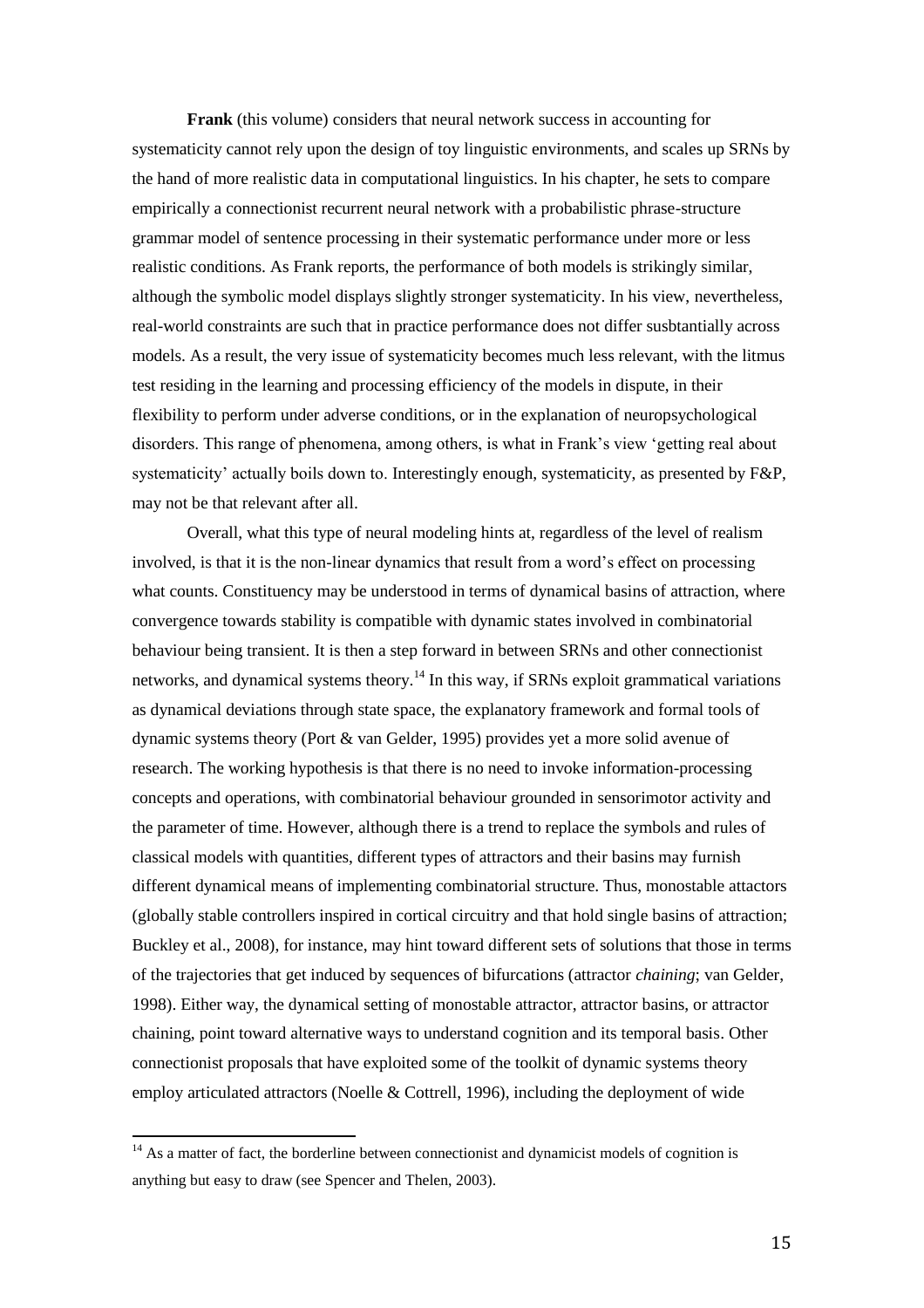enough basins of attraction to capture noisy patterns, and stable enough attractors to remember input indefinitely. But humans do not implement arbitrarily long sequential behaviour. If compositionality is to be modeled, it seems it have to depend on other sort of resources, than memory resources per se.<sup>15</sup>

Of course, connectionist "structure-in-time" models are incomplete in a number of respects, most notably in being disembodied, and the vectorial representations they make use of cannot be taken as theoretical primitives. As we pay attention to ontogenesis in the developmental psychology experimental literature we find that models point towards the decentralization of cognition (Thelen et al., 2001). It is then a step forward to move from SRNs and dynamical systems theory to an embodied and situated cognitive science (Calvo & Gomila, 2008; Robbins & Aydede, 2008). Hotton & Yoshimi (2010), for instance, exploit 'open' (agentcum-environment) dynamical systems to model embodied cognition with dynamic based explanations of perceptual ambiguity and other phenomena. According to embodied cognitive science, we may be phrasing *cognitively* the following question: what is it that adults *represent* from the world that allows them to behave systematically and productively? This rendering of the situation presupposes an answer where a connectionist or dynamical phase space obtains stable representational states (regardless of whether they are context-dependent or collapse into context-free ones). But embodied constituents are not hidden manipulable states, but rather states that change continuously in their coupling with the environment. A system converges to stable states from nearby points in phase space due to external conditions of embodiment of the system, and to endogenous neurally-generated and feedback-driven activity. The appropriate question may then be what sensory-to-neural continuous transformations permit adults to exhibit a combinatorial behavior.

In contrast with connectionist, more or less traditional, lines of response, **Coram** (this volume) focuses upon the extended theory of cognition, a framework that has proved valuable in informing dynamic systems models of the mind. Putative explanations of systematicity reside in the wider cognitive system, something that includes the language and other structures of public representational schemes. Coram compares this extended shift to a strategy that Zenon Pylyshyn has tried out in his research on imagistic phenomenon, and argues that embodied and embedded cognitive science need not re-define the phenomenon of systematicity itself, but

<sup>&</sup>lt;sup>15</sup> In the case of some "structure-in-time" models, such as for example "Long Short-Term Memory" models (LSTM; Schmidhuber, 2002), the implementational outcome is more clearly visible. Long shortterm memories are clusters of non-linear units arranged such that an additional linear recurrent unit is places in the middle of the cluster, summing up incoming signals from the rest. The linear unit allows the system to maintain a memory of any arbitrary number of time steps, which apparently would make the model collapse into our original context-free versus context-dependent dichotomy. In addition, the linear units that LSTM models employ are unbiological.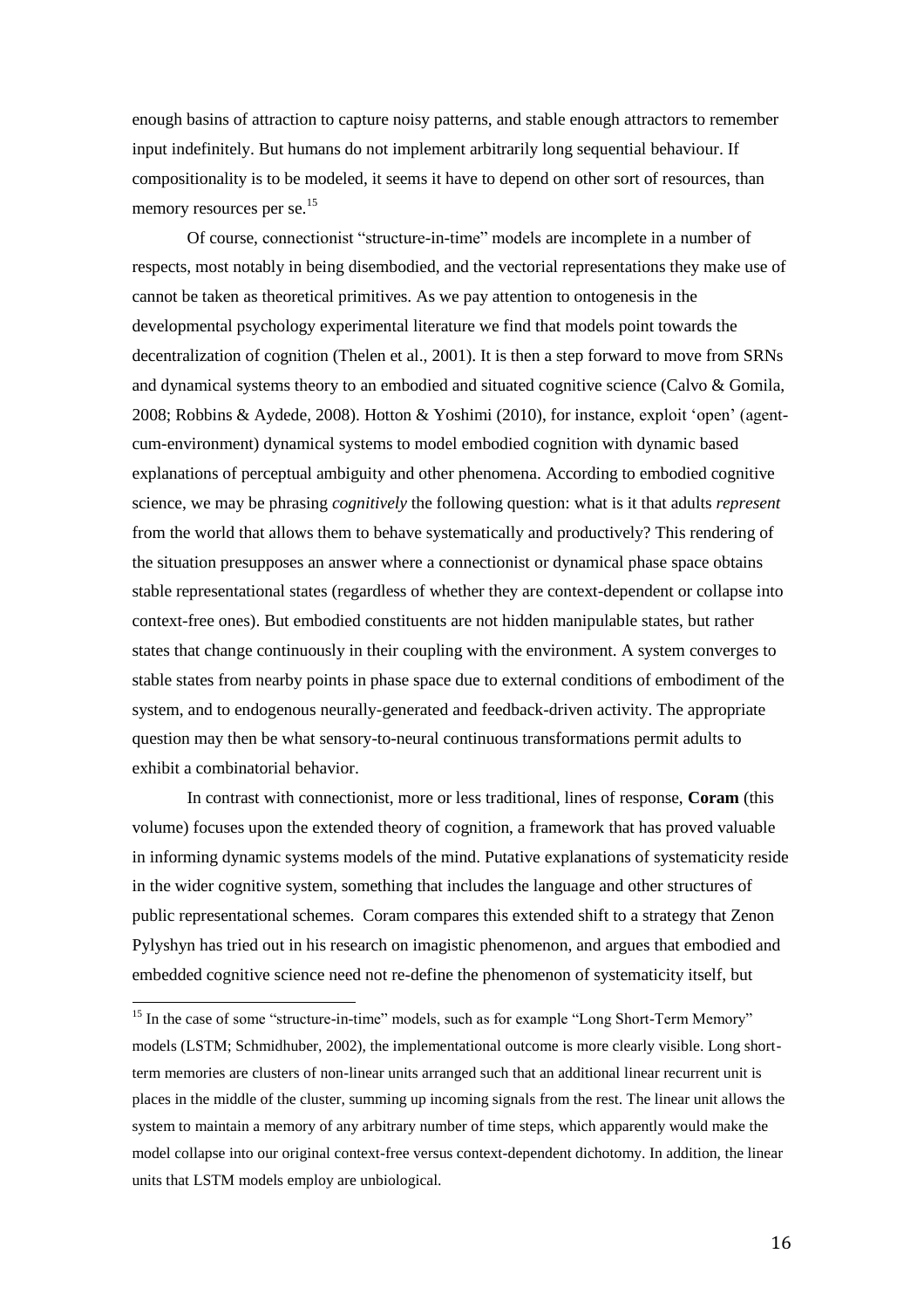rather can account for it in its classical clothes with some revision to the concept of representation at play. Her proposed explanation combines extended explanatory structures with internal mechanisms.

The systematic features of visual perception appear to be an example of a non-linguistic forms of systematicity (Cummins, 1996). Following this thread, in their chapter, **Calvo, Martín and Symons** show how systematicity may also emerge in the context of simple agents, taking a neo-Gibsonian perspective to the explanation of this form of systematicity. The objective of this chapter is to provide an explanation of the emergence of systematic intelligence per se rather than providing a defense of a particular cognitive architecture. To this end, Calvo, Martín and Symons examine marginal cases of behavioral systematicity in the behavior of minimally cognitive agents like plants and insects rather than beginning with the linguistically-mediated cognition of adult human beings with the intention to provide a basis for understanding systematicity in more sophisticated kinds of cognition.

Other authors such as **Travieso, Gomila and Lobo** favor a dynamical, interactive perspective, and discuss the alleged systematicity of perception as illustrated by the hand of the phenomenon of amodal completion (see **Aizawa**, this volume). According to Travieso et al., amodal completion emerges globally out of context-dependent interactions, and cannot be explained compositionally. They further discuss systematicity in the domain of spatial perception, and argue that while systematic dependencies are not found in perception in general, a Gibsonian ecological approach to perception that recurs to higher-order informational invariants in sensory-motor loops have the potential to explain a series of regularities that are central to perception, despite remaining unsystematic. Research on sensory substitution and direct learning serves to make their case. One way or the other, it seems that the fact that extracraneal features (bodily or environmental) play a constitutive role for the sake of cognitive processing is compatible both with cognition being extended, or because cognition reduces to behavior and the latter is accounted for directly in neoGibsonian terms.

As we already mentioned, probably every single aspect of Fodor and Pylyshyn's argument has been questioned. If from the connectionist corner, rejoinders included buying into constituent structure with an eye to unearthing implementational details of an otherwise LOT cognitive architecture or developing an alternative form of context-dependent constituent structure, from the post-connectionist corner responses still include variations such as the development of spiking neural network and plasticity implementational models (Fernando, 2011), or realistic linguistic settings to feed SRNs with without resorting to constituency internalization. It might be possible to bypass classical compositionality by individuating neural network internal clusters in a hierarchical manner (Shea, 2007). Work with a SINBAD (Set of INteracting BAckpropagating Dendrites; Ryder, 2004) neural model that exploits cortical hierarchies for the purpose of allowing for increasing generalization capabilities by scaffolding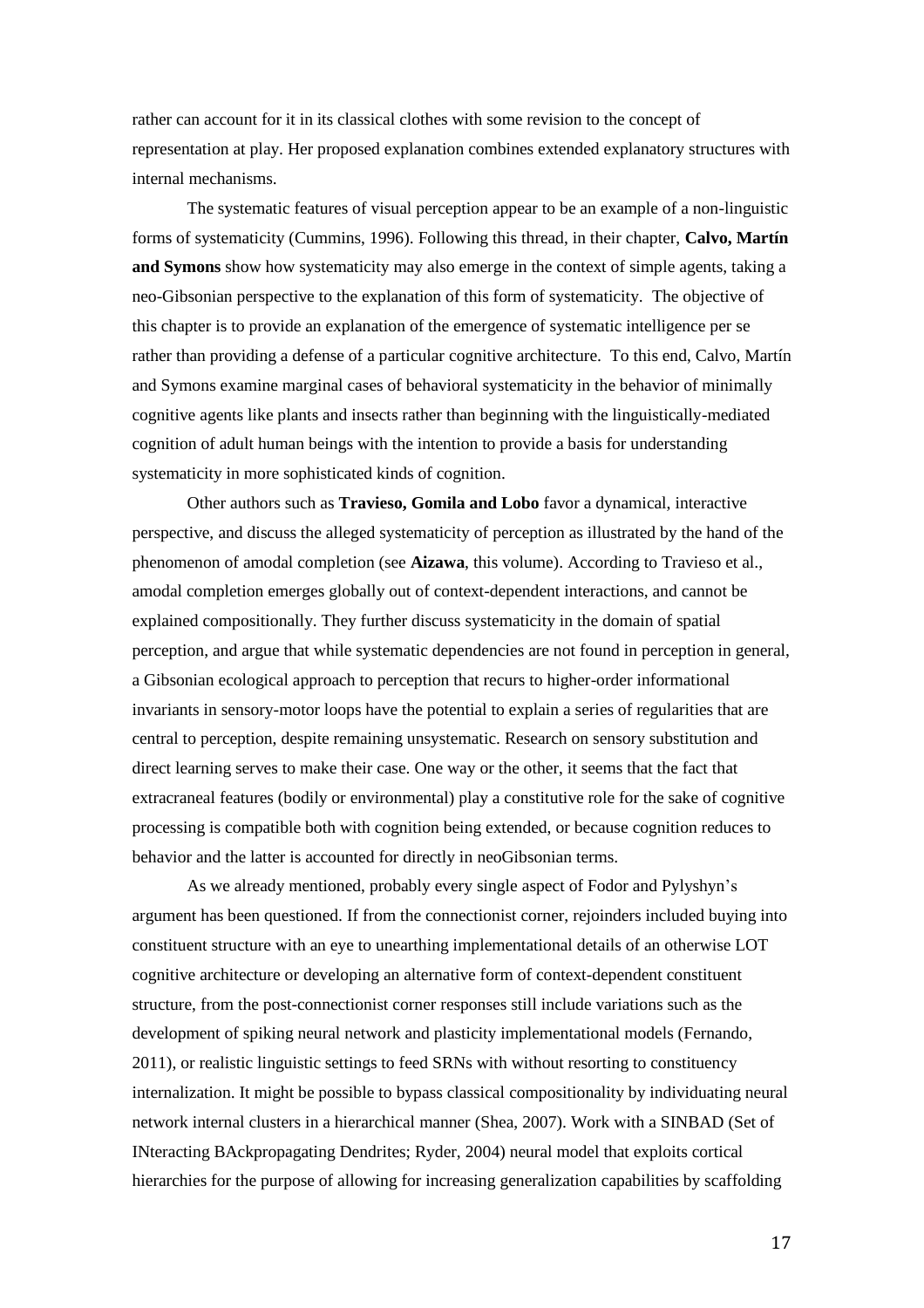variables as we move cortically away from the periphery of the system may be read under this light. The Hierarchical Prediction Network (HPN) of **Borensztajn, Zuidema and Bechtel** (this volume) points in this direction, contributing a notable combination of functional abstraction with substrate-level precision.

In particular, Borensztajn et al., inspired by Hawkins' Memory Prediction Framework, and departing from the emergentist take of unstructured connectionist modeling, explore dynamic binding (Hummel and Biederman, 1992) among processing units, develop a neurobiologically plausible version that is structured and can thus account for systematicity. Encapsulated representations that result from the hierarchical organization of the cortex enable categories to play causal roles. In their chapter, they elaborate on how encapsulated representations can be manipulated and bound into complex representations, producing rulelike, systematic behavior. This, Borensztajn et al. argue, does not make their proposal implementational insofar as despite the fact that encapsulated units can act as placeholders, the value of encapsulated representations only gets set in the system's interaction with an external environment. As to how to combine encapsulated representations into complex representations, Borensztajn et al. show how temporary linkages between representations of the sort allowed by dynamic binding (Hummel and Biederman 1992) may deliver the goods.

If a hierarchical category structure can play causal roles and account for systematicity by the hand of constituents behaving as 'substitution classes', with an eye to exploiting encapsulated representations for the purpose of respecting compositionality but without retaining classical contituents, Phillips & Wilson (this volume) rely upon 'universal constructions' for the same purpose. According to them, neither classicism, nor connectionism, or dynamicism, among other methodologies, for that matter, has managed thus far to fully explain the systematicity of human thought in a non ad-hoc manner. They propose instead a *categorial* cognitive architecture; a category theoretic (Mac Lane, 2000) explanation based on the concept of a 'universal construction' that may constitute the right level of description to inform empirical sciences. Whereas substitution classes do the trick in hierarchical prediction networks, their model, relying upon a formal theory of structure, relates systematically maps of cognitive processes that are structurally-preserved, allegedly meeting F&P's challenge.

On the other hand, the SAL framework of **O'Reilly, Petrov, Cohen, Lebiere, Herd and Kriete** (this volume) provides a synthesis of ACT-R (Anderson & Lebiere, 1998) and Leabra (O'Reilly and Munakata, 2000) is a plea for pluralism in the cognitive sciences in the form of a biologically-based hybrid architecture, where context-sensitive processing takes place first, on the ground of evolutionary and online-processing considerations. Their systems neuroscience approach is then aimed at illuminating how partially symbolic processing, to the extent that human performance happens to approximate a degree if systematicity, is the result of complex interactions, mainly in the prefrontal cortex/basal ganglia (PFC/BG) system.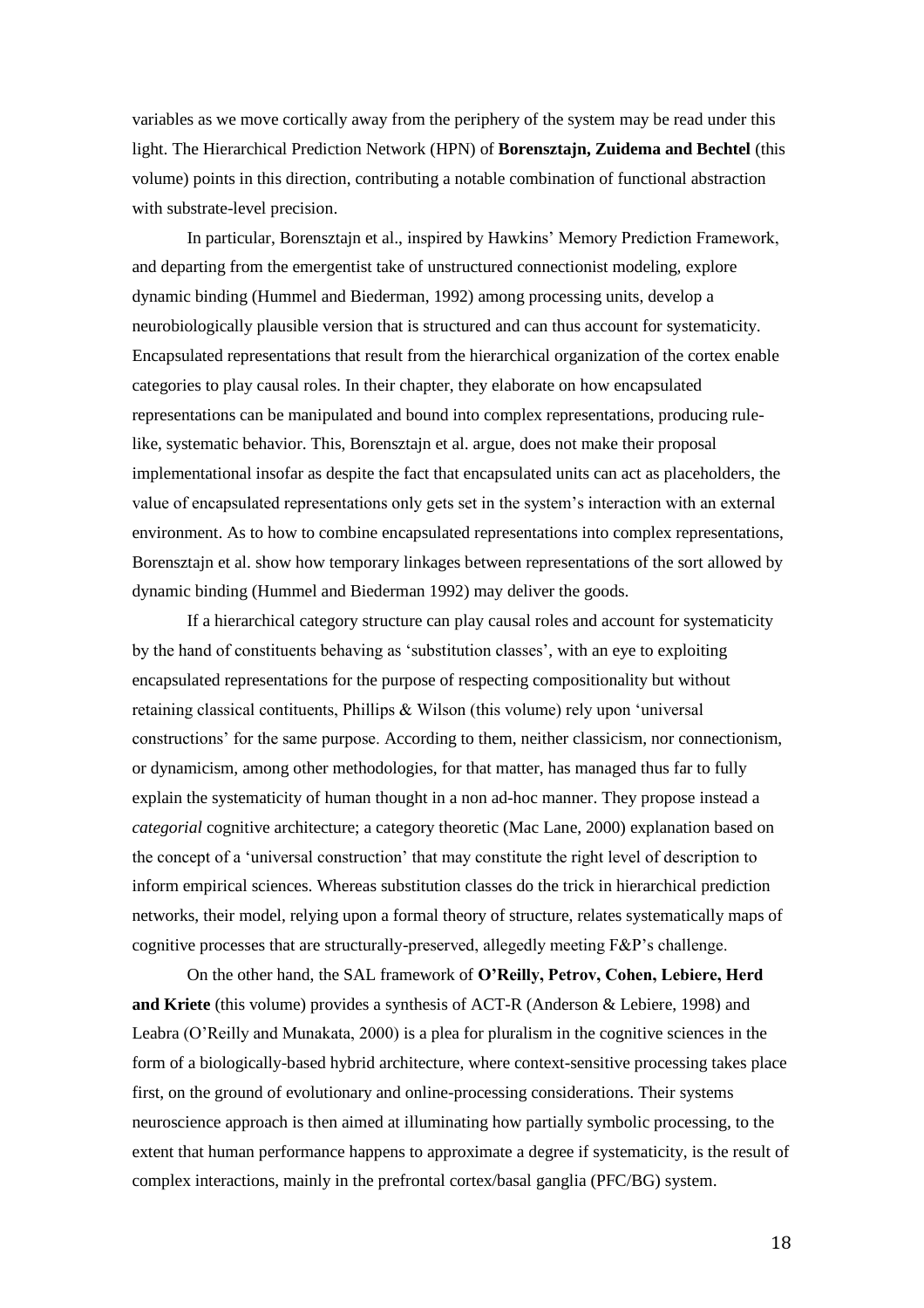While F&P presuppose architectural monism to be the default stance, a commitment to some form of pluralism is shared by a number of authors in this volume. In fact, strategies inspired by 'dual-process' theories have gained increasing support in recent years (Evans & Frankish, 2009). The dual-process working hypothesis is that the architecture of cognition is split into two processing subsystems, one older than the other, evolutionary speaking. Whereas the former puts us in close relation to our fellow non-human animals (pattern-recognition, etc.), the latter system is in charge of abstract reasoning, decision-making, and other competencies of their ilk. Gomila et al. (2012), for instance, adopt a dual-process framework to argue that systematicity only emerges in the restricted arena of the newfangled subsystem. In their view, wherein thought happens to be systematic this is due to the fact that human animals become *verbal* (Gomila, 2012). Language, in the external medium, underlies our ability to think systematically (see also Coram, this volume; Travieso et al., this volume). **Martínez-Manrique** (this volume), in turn, argues that connectionist rejoinders to F&P's challenge have never been satisfactory. Systematicity, nevertheless, need not be a general property of cognition, and in that sense there is room for manoeuvre. Martínez-Manrique motivates a variety of conceptual pluralism according to which there are two kinds of concepts that differ in their compositional properties. Relying in part on the dual-process approach he suggests a scenario of two different processing systems that work on different kinds of concepts. His proposal boils down to an architecture that supports at least two distinct subkinds of concepts with different kinds of systematicity, neither of which is assimilable to each other.<sup>16</sup>

Architectural pluralism retains, in this way, at least partially, a commitment to representations, but there are other options. In his contribution, **Ramsey** (this volume) contends that the fact that systematicity is a real aspect of cognition should not be seen as bad news for connectionism. Failure to explain it does not undermine its credibility since the mind need not have one single cognitive architecture. Ramsey is again calling for some form of architectural pluralism by the hand of dual process theories that would allow connectionist theory to throw its distinctive light upon those aspects of cognition that remain unsystematic. However, his proposal is radical enough to allow for the vindication of connectionism despite, not just their inability to account for systematicity, but also despite their not constituting a representational proposal. $^{17}$ 

In his chapter, Edouard **Machery** applies Fodor and Pylyshyn's early criticism of

<sup>&</sup>lt;sup>16</sup> Interestingly, if cognitive processes happen not to be systematic in  $F\&Ps'$  sense, a non-classical systematicity argument may be run by analogy to F&P's systematicity argument; something that Martínez-Manrique rehearses in his contribution.

 $17$  This is something Ramsey has argued for elsewhere (2007). Namely, for the U-turn cognitive science has taken in recent years away from representationalism and back into a form of neobehaviorism (see Calvo & García, 2009, for a critical analysis).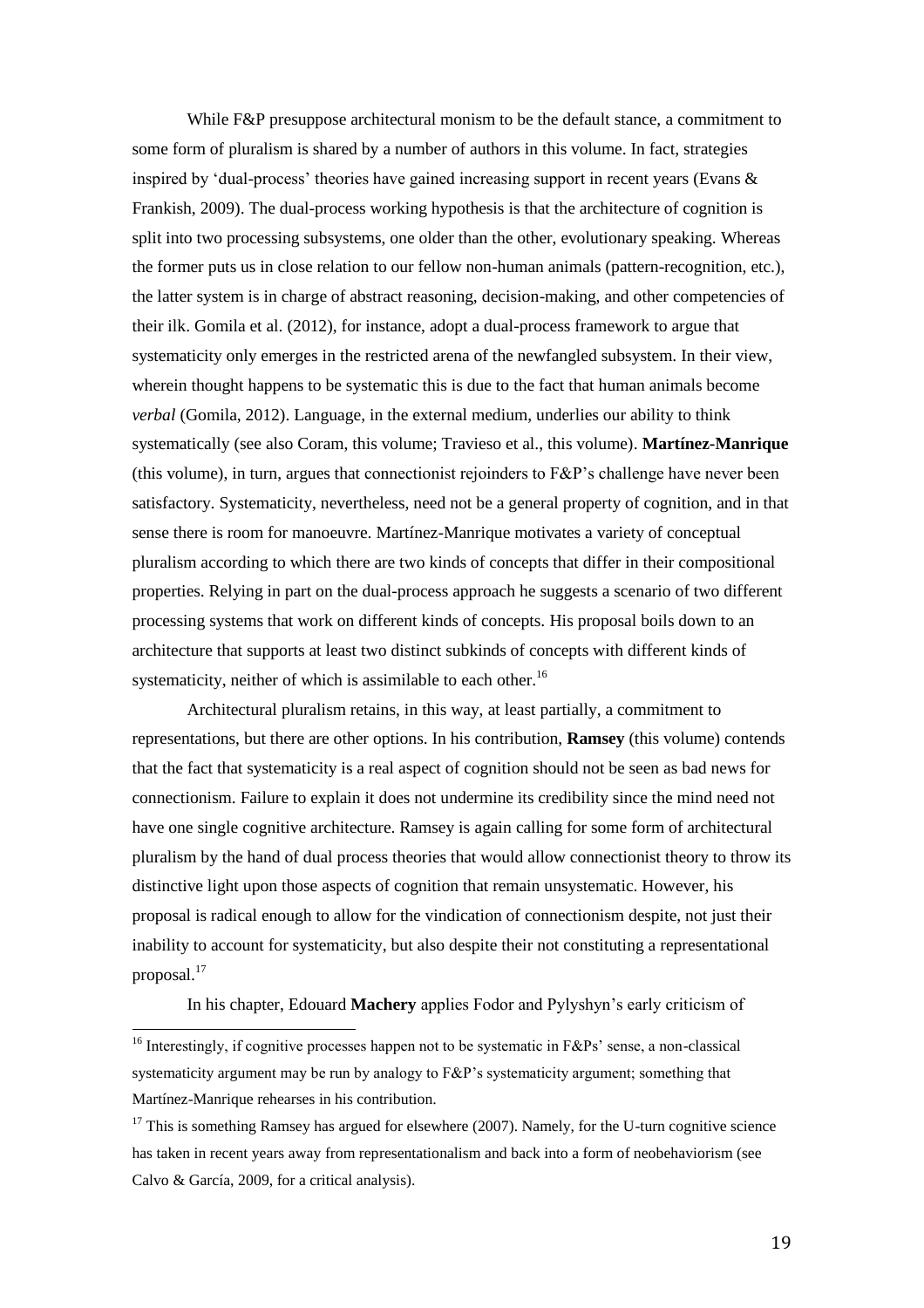connectionist models to neo-empiricist theories in philosophy and psychology. After reviewing the central tenets of neo-empiricism, especially as presented in the work of Jesse Prinz and Lawrence Barsalou, Machery focuses on its characterization of occurrent and non-occurrent thoughts, he argues that amodal symbols are necessary conditions for non-occurrent thoughts. On Machery's view, if occurrent thoughts are individuated by their origins then some feature of the architecture of cognition other than the contingent history of the learning process, is needed in order to account for the inferential coherence that characterizes thought. Machery's chapter reflects the continuing influence that systematicity arguments have in contemporary philosophy of psychology.

Still more radical departures come from systems neuroscience, a field that, by integrating the scales of specific neural sybsystems with constraints of embodiment for cognition and action (Sporns, 2011), provides a further twist in the tale. In fact, from the higher point of view of vastly interconnected subnetworks, the brain as a complex system appears to some authors to defy a part-whole componential reading altogether. With the focus placed in the brain-body-environment as a complex system, **Chemero** (this volume) calls our attention to a *radical embodied cognitive science* (2012) that suggests that cognitive systems are interaction dominant to some extent, and that this requires that we fully revisit F&P's notion of systematicity. He describes a number of examples and argues that interaction dominance is inconsistent with the compositionality of the vehicles of cognition. Since compositionality underlies the phenomenon of systematicity, cognition happens not to be systematic at least to the extent that cognitive systems are interaction dominant. In addition, **Silberstein** (this volume) combines systems neuroscience and psychopathology to shed light on theories of standard cognitive functioning. In particular, he proposes to make some empirical progress by studying the effects on cognition and behavior when inferential coherence fails to obtain in patients with schizophrenia. According to Silberstein, the fact that the absence of dynamical sub-symbolic properties of biological neural networks correlates with the breakdown in systematic inferential performance tells against a symbol-and-rule approach.

One can imagine a variety of approaches to the evaluation of theories of mind in addition to the systematicity criterion. So, for example, behavioral flexibility, faithfulness to developmental considerations, or performance in real-time could all constitute plausible functional constraints on the architecture of cognition.<sup>18</sup> It goes without saying that there are many more approaches that could potentially cast light upon these questions than those in the pages of this book. Our purpose here has been to consider a sample of non-classical connectionist empirical and theoretical contestants in light of the conceptual challenge that Fodor and Pylyshyn articulated. The central question for readers is whether the symbol-and-

<sup>&</sup>lt;sup>18</sup> For other constraints, see Newell (1980), and Anderson and Lebiere (2003) for further discussion.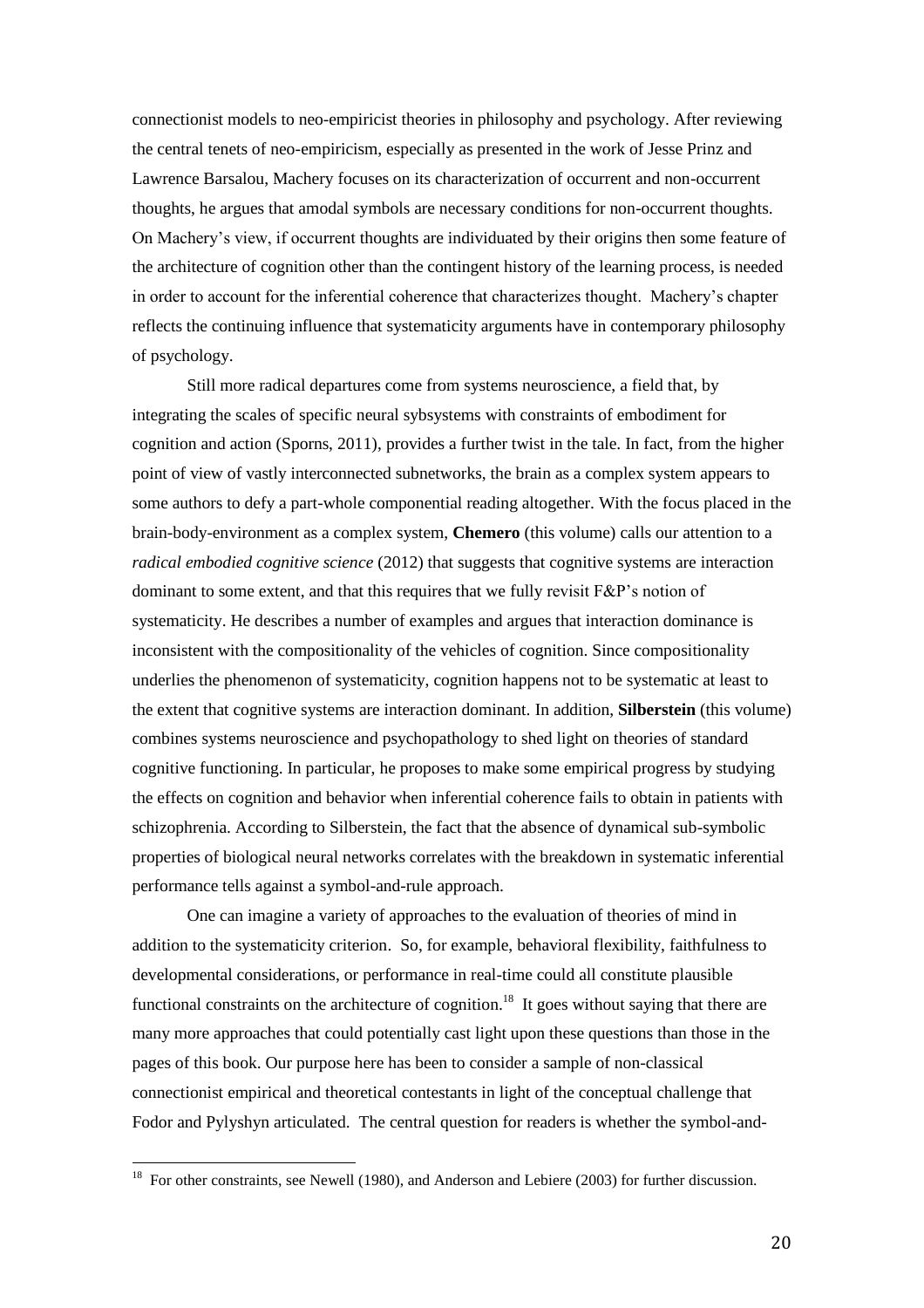rule stance is required for genuine explanations in cognitive science. In the late 1980s it was clear to Fodor and Pylyshyn what the answer should be. It may be the case that 25 years later their verdict would remain the same, but assessing whether their original arguments continue to have the same force for the range of approaches included in this volume is something we leave to the reader to judge.

#### **Acknowledgments**

Many thanks to Alicia Coram for very helpful comments. This research was supported by DGICYT Project FFI2009-13416-C02-01 (Spanish Ministry of Economy and Competitiveness) to PC, and by Fundación Séneca-Agencia de Ciencia y Tecnología de la Región de Murcia, through project 11944⁄PHCS⁄09 to PC and JS.

### **References**

Aizawa, K. (2003). The systematicity arguments. Dordrecht: Kluwer Academic Press.

- Anderson, J. R., & Lebiere, C. (1998). The atomic components of thought. Mahwah, NJ: Erlbaum.
- Berko, J. (1958). The child's learning of English morphology. Word, 14, 150–177
- Bickle, J. (2003). *Philosophy and neuroscience: A ruthlessly reductive account Dordrecht:* Springer.
- Boden, M. A. (2006) Mind as Machine: A History of Cognitive Science, Oxford: Oxford University Press.
- Broadbent, D. (1985). A question of levels: Comment on McClelland and Rumelhart. Journal of Experimental Psychology: General, 114, 189-192.
- Buckley, C., Fine, P. Bullock, S. and Di Paolo, E. A. (2008). Monostable controllers for adaptive behaviour. In From Animats to Animals 10, The Tenth International Conference on the Simulation of Adaptive Behavior.
- Calvo, P. (2004). Context-free versus context-dependent constituency relations: A false dichotomy. In S. Levy & R. Gayler (eds.) Compositional Connectionism in Cognitive Science, Proceedings of the American Association for Artificial Intelligence Tech. Report FS-04-03. Menlo Park, CA: AAAI Press. (12-16).
- Calvo, P. & A. García (2009) Where is cognitive science heading? Minds and Machines 19:301-318.
- Chalmers, D. (1990). Syntactic transformations on distributed representations. Connection Science, 2: 53-62.
- Chomsky, N. (1959) 'Review of B. F. Skinner's, Verbal Behavior', Language, 35, pp. 26–58.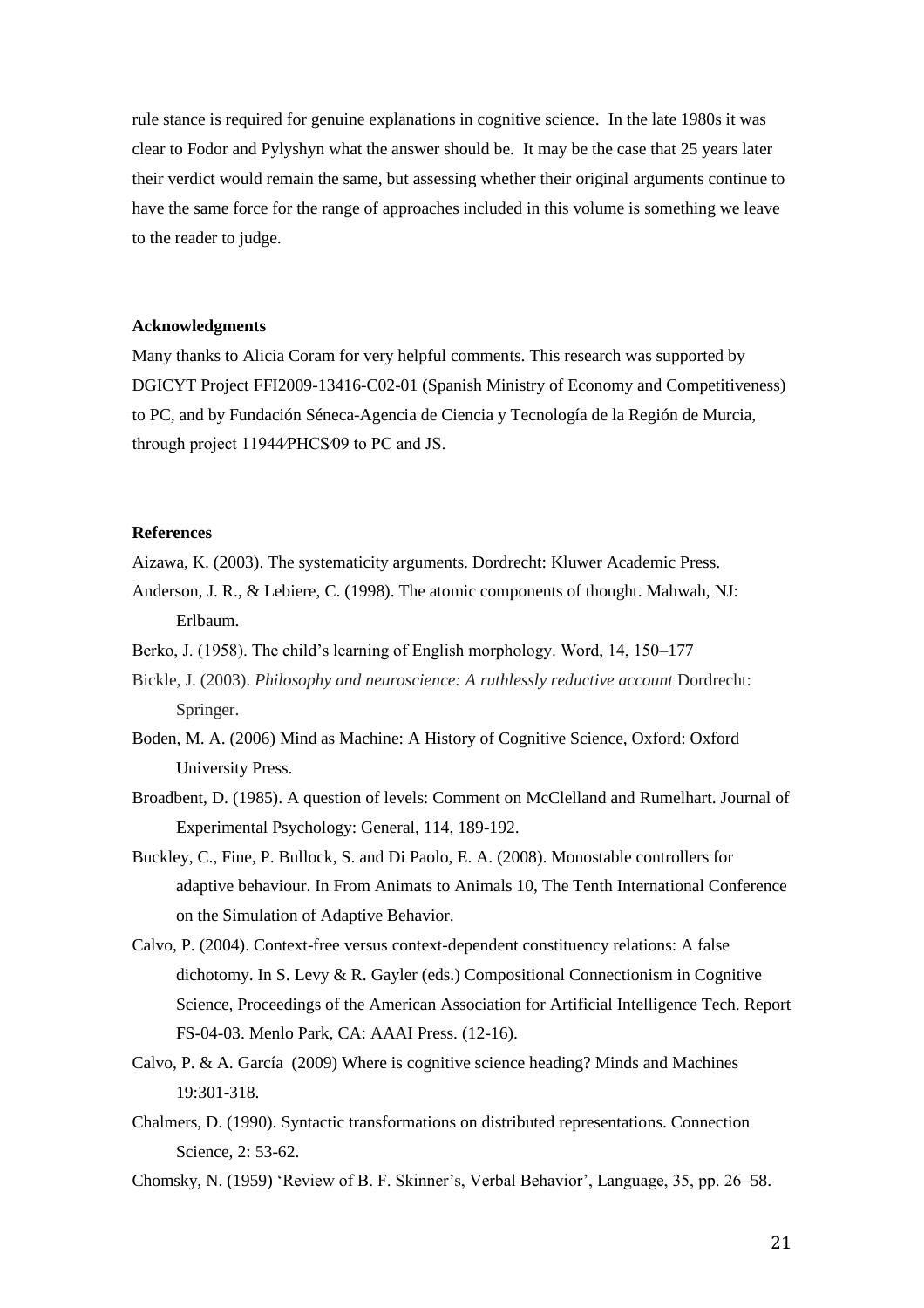Chomsky, N. (1965) Aspects of the theory of syntax, Cambridge, MA: MIT Press.

- Clark, A. (in press). Whatever Next? Predictive Brains, Situated Agents, and the Future of Cognitive Science. Behavioral and Brain Sciences.
- Cooper, R.P. (2007) "The Role of Falsification in the Development of Cognitive Architectures: Insights from a Lakatosian Analysis", Cognitive Science Volume 31, Issue 3, pages 509– 533.
- Eliasmith, C. (2013). How to build a brain: A neural architecture for biological cognition. New York: Oxford.
- Elman, J.L. 1990. Finding Structure in Time. Cognitive Science 14:179-211.
- Elman, J.L. 1998. Generalization, Simple Recurrent Networks, and the Emergence of Structure. In Proceedings of the 20th Annual Conference of the Cognitive Science Society. Mahwah, NJ.: Lawrence Erlbaum Assoc.
- Ervin, S. M. (1964). Imitation and structural change in children's language. In E. H. Lenneberg (Ed.), New directions in the study of language (pp. 163–189). Cambridge, MA: MIT Press.
- Evans, J. S. B. T. and K. Frankish, eds. (2009) In Two Minds: Dual Processes and Beyond. Oxford: Oxford University Press.
- Fernando, C. (2011) Symbol Manipulation and Rule Learning in Spiking Neuronal Networks. J Theor Biol, 275, pp. 29–41
- Fodor, J. (1974) "Special Science, or The Disunity of Science as a Working Hypothesis", Synthese 28: 97-115.
- Fodor, J. (1975) *The Language of Thought*, Cambridge, Massachusetts: Harvard University Press.
- Fodor, J. (1987) Psychosemantics. Cambridge, Mass.: MIT Press.
- Fodor, J., &McLaughlin, B. P. (1990). Connectionism and the problem of systematicity:Why Smolensky's solution does not work. Cognition, 35, 183–204.
- Fodor, J., & Pylyshyn, Z. W. (1988). Connectionism and cognitive architecture: A critical analysis. Cognition, 28, 3–71.
- Fukushima, K. (1980) Neocognitron: A self-organizing neural network model for a mechanism of pattern recognition unaffected by shift in position. Biological Cybernetics, 36(4): 93- 202.
- Gomila, A. (2012). Verbal Minds: Language and the Architecture of Cognition. Elsevier.
- Gomila, A., Travieso, D. & Lobo, L. (2012). Wherein is human cognition systematic? Minds and Machines 22 (2):101-115.
- Griffiths, T.L., Chater, N., Kemp, C., Perfors, A. and Tenenbaum, J.B. (2010) "Probabilistic models of cognition: Exploring the laws of thought", Trends in Cognitive Sciences 14: 357–364.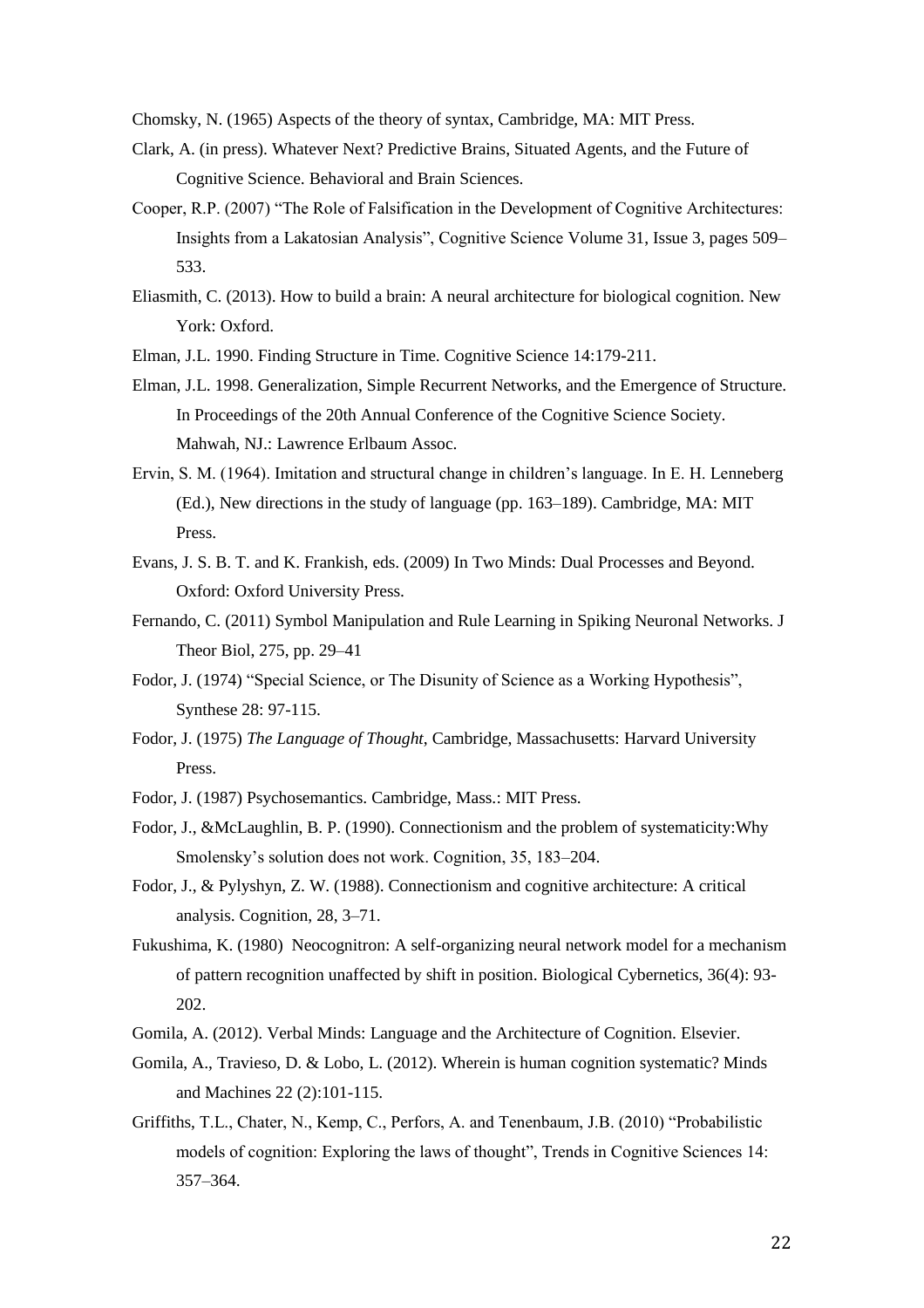- Grossberg, S. (1982). Studies of mind and brain: Neural principles of learning, perception, development, cognition, and motor control. Dordrecht: Kluwer Academic Publishers, 1982.
- Harnad, S. 1990. The Symbol Grounding Problem. Physica D 42:335–346.
- Hornick et al. 1989. Multilayer Feedforward Networks are Universal Approximators. Neural Networks 2: 359-66.
- Hotton, S. & Yoshimi, J. (2010) "Extending Dynamical Systems Theory to Model Embodied Cognition", Cognitive Science: 1–36.
- Hummel, J. E., & Biederman, I. (1992). Dynamic binding in a neural network for shape recognition. Psychological Review, 99, 480-517.
- Mac Lane, S. (2000). Categories for the working mathematician (2nd ed.). New York, NY: Springer.
- Marcus, G. F. (2001). The algebraic mind: Integrating connectionism and cognitive science. Cambridge, MA: MIT Press.
- McClelland, J.L., D.E. Rumelhart and the PDP Research Group (1986). *Parallel Distributed Processing: Explorations in the Microstructure of Cognition. Volume 2: Psychological and Biological Models*, Cambridge, MA: MIT Press
- McClelland J.L., Botvinick M.M., Noelle D.C., Plaut D.C., Rogers T.T., Seidenberg M.S. and Smith L.B. (2010) "Letting structure emerge: Connectionist and dynamical systems approaches to cognition", Trends in Cognitive Sciences 14: 348–356.
- Minsky M. L. and Papert S. A. 1969. Perceptrons. Cambridge, MA: MIT Press.
- Newell, A.(1980). Physical symbol systems. Cognitive Science, 4, 135-183.
- Newell, A. (1982). The knowledge level. *Artificial Intelligence, 18*, 87-127.
- Newell, A., and Simon, H. 1972. Human Problem Solving. Englewood Cliffs, NJ.: Prentice Hall.
- Noelle, D. & Cottrell, G.W. (1996) "In Search Of Articulated Attractors", Proceedings of the 18th Annual Conference of the Cognitive Science Society. Mahwah: Lawrence Erlbaum.
- O'Reilly, R. 1998. Six Principles for Biologically Based Computational Models of Cortical Cognition. Trends in Cognitive Sciences 2:455–462.
- O'Reilly, R.C., and Munakata, Y. (2000), Computational Explorations in Cognitive Neuroscience: Understanding the Mind by Simulating the Brain, Cambridge, MA: MIT Press.
- Peña, M.; Bonatti, L.; Nespor, M.; and Mehler, J. 2002. Signal-Driven computations in Speech Processing. Science 298:604-607.
- Pinker, S., & Ullman, M. T. (2002). The past and future of the past tense. Trends in Cognitive Sciences, 6(11), 456–463.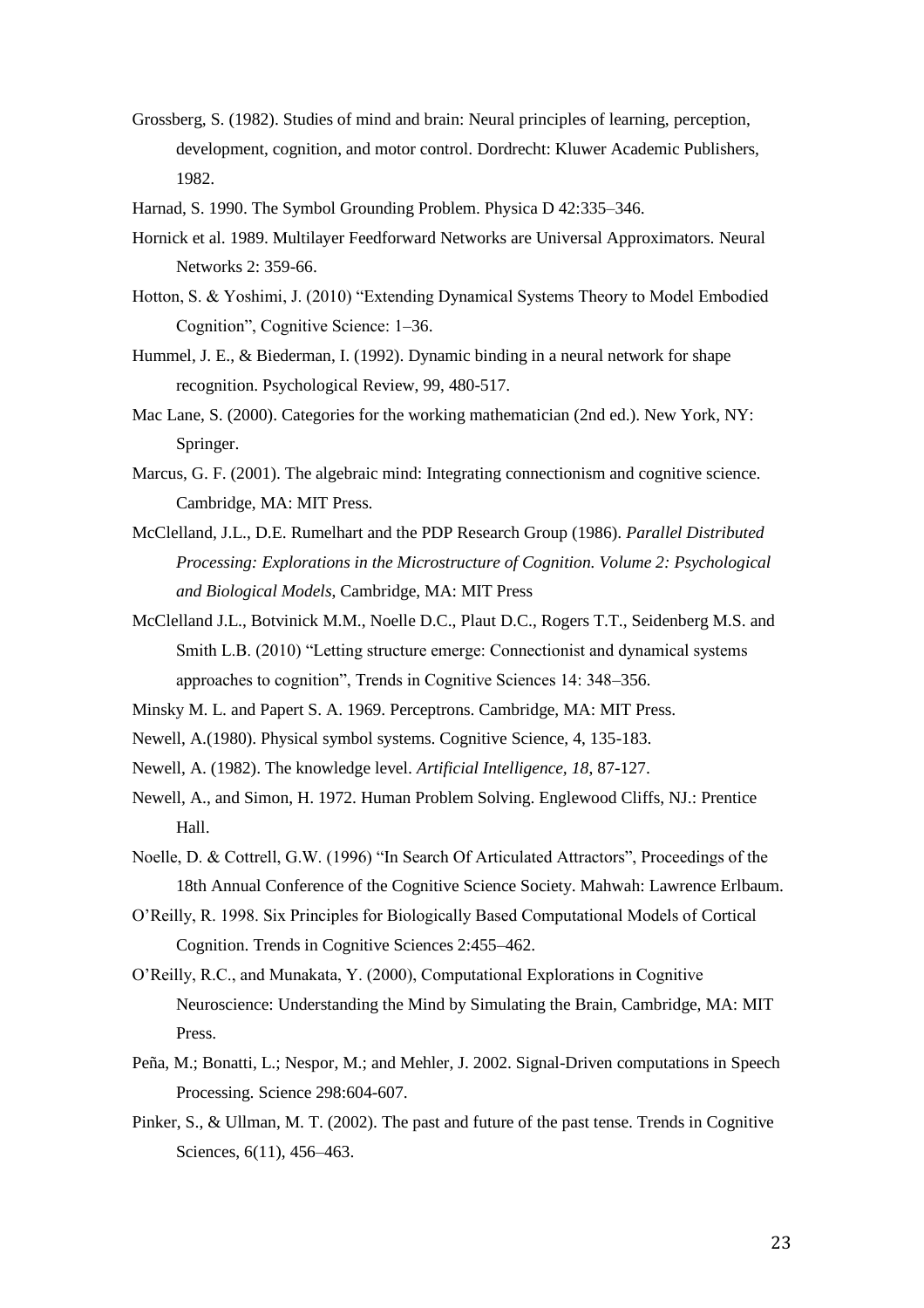- Pinker, S., & Prince, A. (1988). On language and connectionism: Analysis of a parallel distributed processing model of language acquisition. Cognition, 28, 73-194.
- Plunkett, K., & Juola, P. (1999). A connectionist model of English past tense and plural morphology. *Cognitive Science*, *23*(4), 463-490.
- Port, R., and van Gelder, T. 1995. Mind as Motion. Cambridge, Mass.: MIT Press.
- Ramscar, M. (2002). The role of meaning in inflection: Why the past tense does not require a rule. Cognitive Psychology, 45(1), 45–94.
- Ramsey, W. (2007). Representation reconsidered. New York: Cambridge University Press.
- Robbins, P. and Aydede, M. (2008) The Cambridge Handbook of Situated Cognition, Cambridge University Press
- Rolls, E.T., and Treves, A. 1998. Neural Networks and Brain Function. Oxford: Oxford University Press.
- Rosenblatt, Frank (1958), The Perceptron: A Probabilistic Model for Information Storage and Organization in the Brain, Cornell Aeronautical Laboratory, Psychological Review, v65, No. 6, pp. 386–408.
- Rumelhart, D. E., Hinton, G. E., and Williams, R. J. (1986). Learning internal representations by error propagation. In Parallel Distributed Processing: Explorations in the Microstructure of Cognition, Volume 1: Foundations. David E. Rumelhart, James L. McClelland and the PDP Research Group. Cambridge, MA: MIT Press, pp. 318-362.
- Rumelhart, D.E., J.L. McClelland and the PDP Research Group (1986). *Parallel Distributed Processing: Explorations in the Microstructure of Cognition. Volume 1: Foundations*, Cambridge, MA: MIT Press
- Rumelhart, D.E. & McClelland, J.L. (1986b). On learning the past tenses of english verbs. In Rumelhart, McClelland and the PDP Research Group (eds.) *Parallel Distributed Processing, Volume 1*, Cambridge, M.I.T. Press, A Bradford Book.
- Ryder, D. (2004). SINBAD neurosemantics: A theory of mental representation. Mind and Language, 19(2), 211–240.
- Schmidhuber, J.; Gers, F.; and Eck. D. 2002. Learning Nonregular Languages: A Comparison of Simple Recurrent Networks and LSTM. Neural Computation 14(9):2039- 2041.

Schwarz, G., 1992, "Connectionism, Processing, Memory," Connection Science, 4: 207–225.

- Shastri, L. & Ajjanagadde, V. (1993). From simple associations so systematic reasoning: A connectionist representation of rules, variables, and dynamic bindings using temporal synchrony. Behavioral and Brain Sciences, 16, 417-494.
- Shea, N. (2007). Content and its vehicles in connectionist systems. Mind and Language, 22, 246–269.
- Spencer, J.P. & Thelen, E. (Eds.) (2003). [Special issue]. Connectionist and Dynamic Systems Approaches to Development. Developmental Science, 4(4).